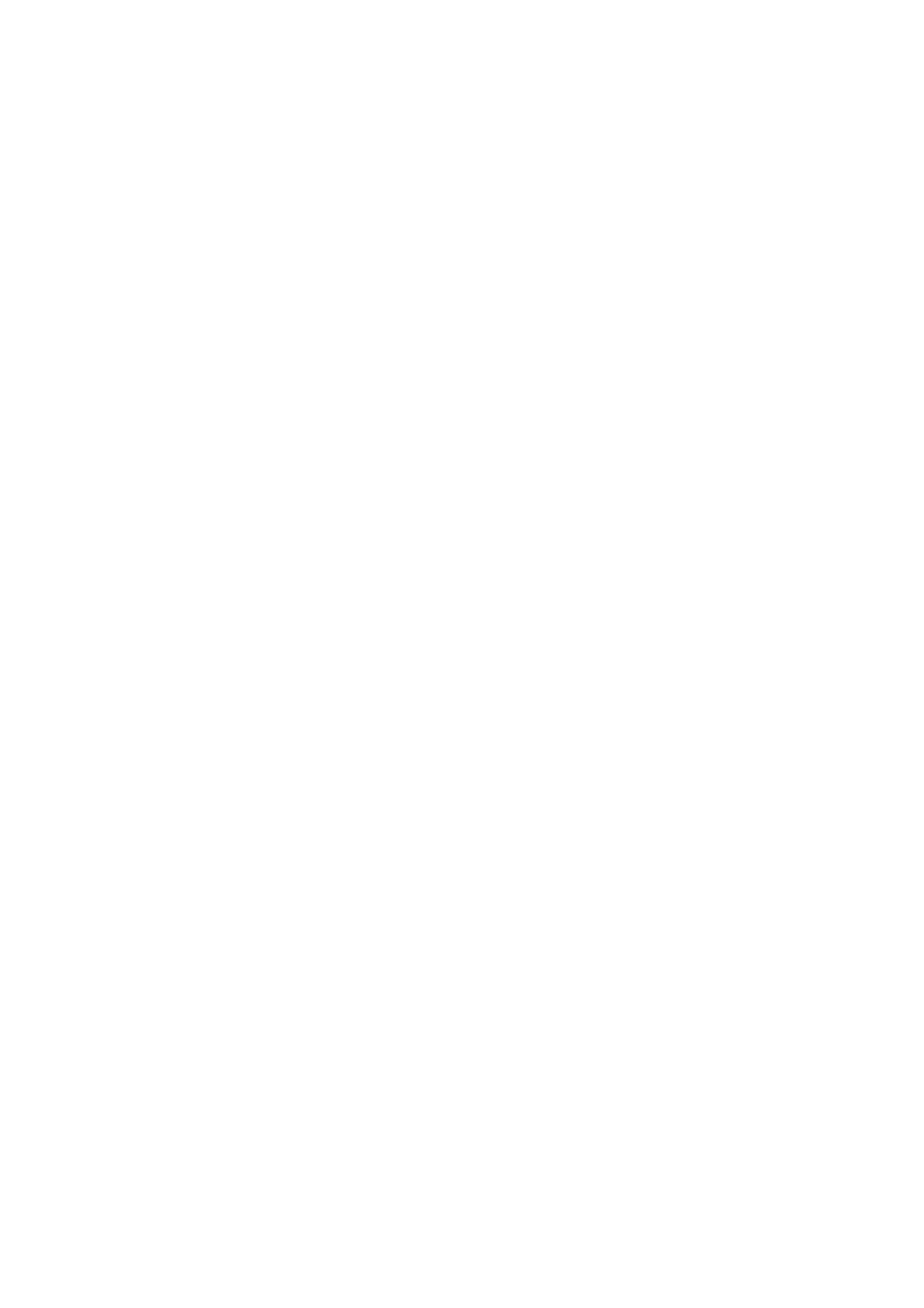*Heiko Peters Peter Schwarz* 

# *Bequests and Labor Supply in Germany*

TranState Working Papers

No. 173

*Sfb597 "Staatlichkeit im Wandel" − "Transformations of the State"*  Bremen, 2013 [ISSN 1861-1176]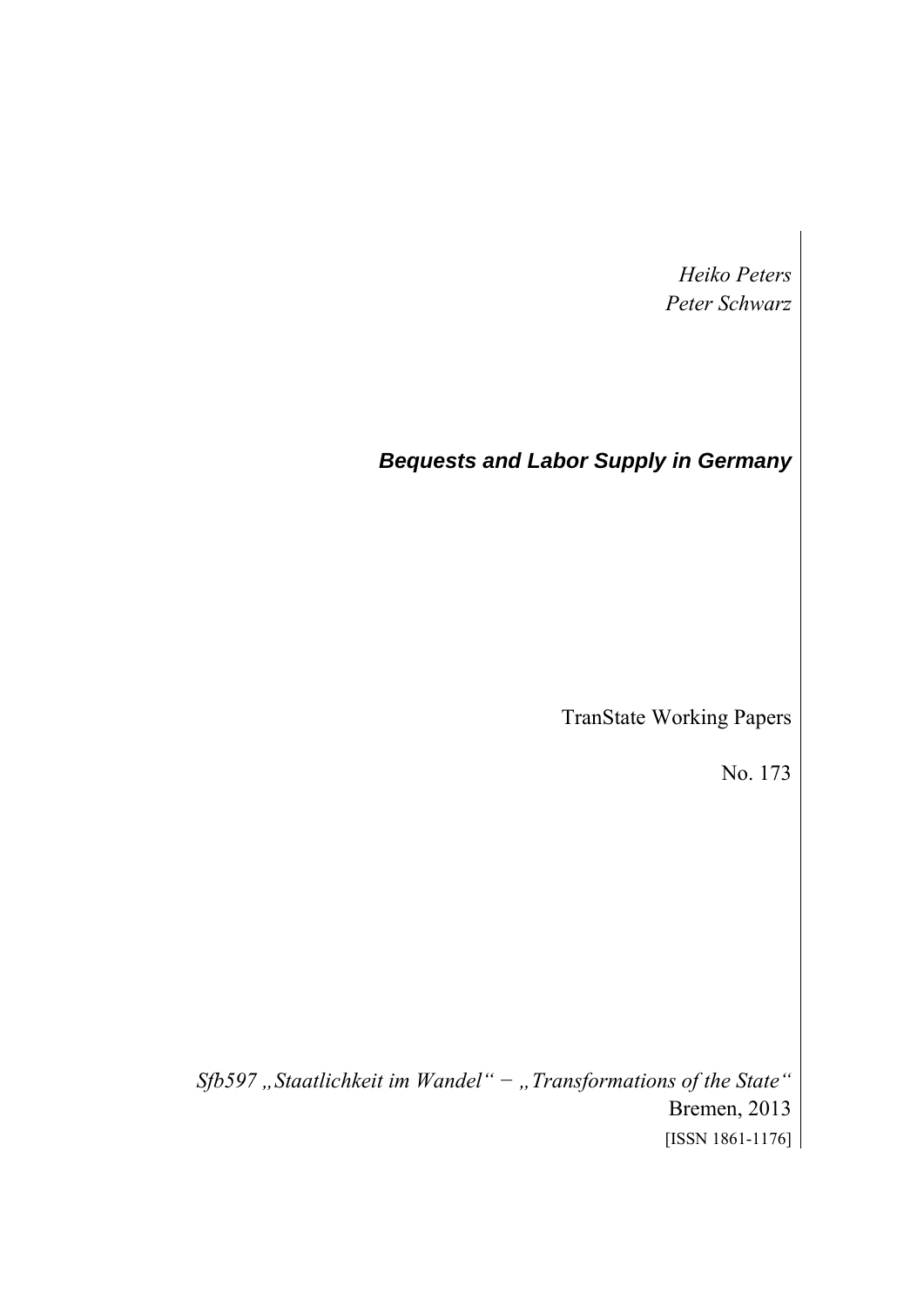Heiko Peters, Peter Schwarz Bequests and Labor Supply in Germany (TranState Working Papers, 173) Bremen: Sfb 597 "Staatlichkeit im Wandel", 2013 ISSN 1861-1176

Universität Bremen Sonderforschungsbereich 597 / Collaborative Research Center 597 Staatlichkeit im Wandel / Transformations of the State Postfach 33 04 40 D - 28334 Bremen Tel.:+ 49 421 218-56644 Fax:+ 49 421 218-56633 Homepage: http://www.staatlichkeit.uni-bremen.de

Diese Arbeit ist im Sonderforschungsbereich 597 "Staatlichkeit im Wandel", Bremen, entstanden und wurde auf dessen Veranlassung unter Verwendung der ihm von der Deutschen Forschungsgemeinschaft zur Verfügung gestellten Mittel veröffentlicht.

Deutsche Forschungsgemeinschaft

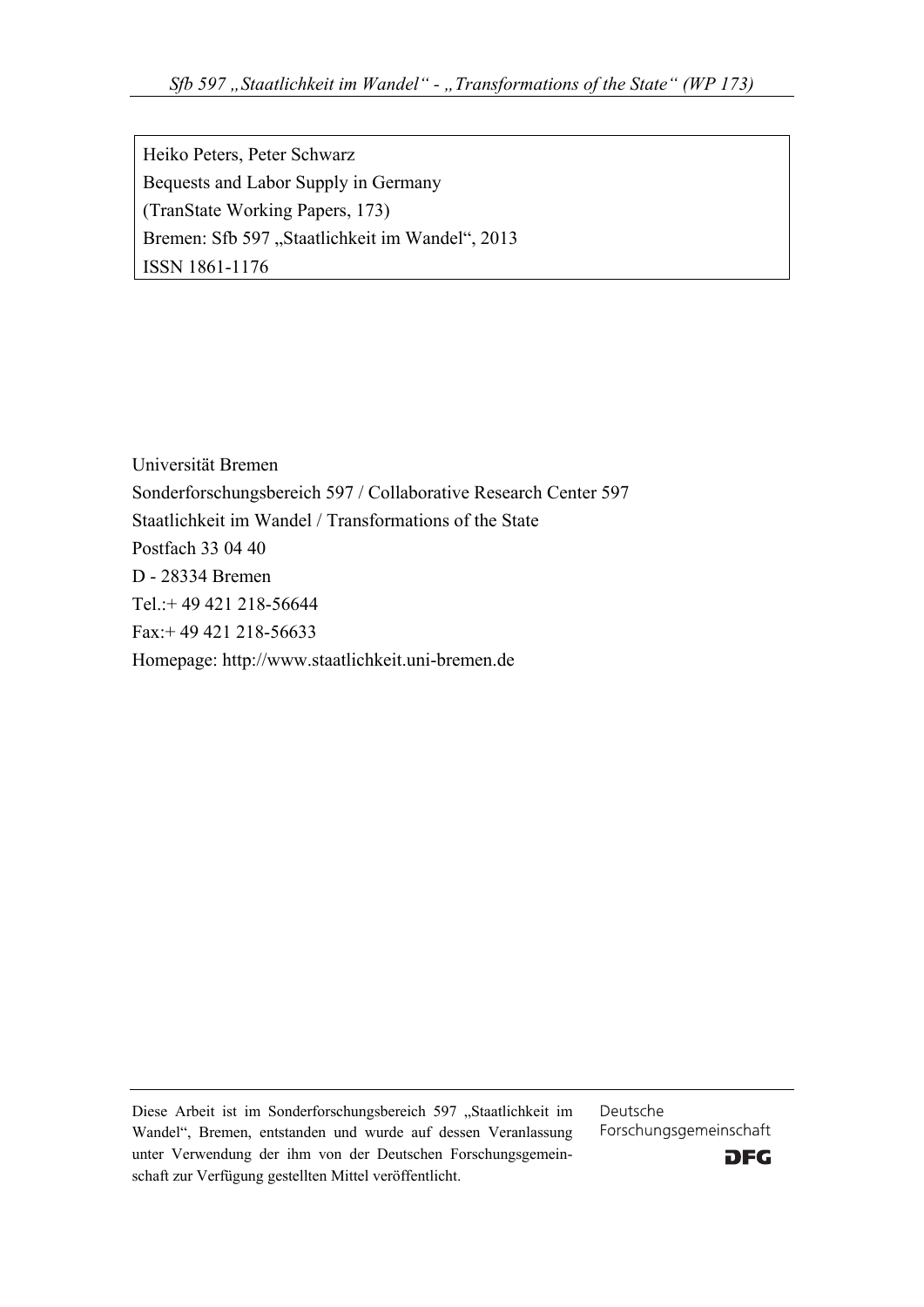# *Bequests and Labor Supply in Germany*

## **ABSTRACT**

Little is known on the effects of inheritances on the working behavior of heirs. Using panel data for Germany, we find behavioral responses that amount up to a 16% reduction in working hours for inheritances of one Mio Euro. For the majority of beneficiaries labor supply effects are, however, modest (owing to small amounts of inherited wealth). These results remain robust if we restrict the sample solely on those persons receiving an inheritance. Although more modest, higher inheritances promote a stronger adjustment in labor supply compared to small inheritances. In contrast to previous studies the partner does not adjust working hours and the full response takes place in the phase of the inheritance. Although negative income effects are present for all types of inheritances, behavioral responses are stronger if the heir receives liquid assets. The results depend, however, critically on the choice of the control group.

JEL-Classification: H24, J22

Keywords: Inheritance, labor supply, income effect, liquid assets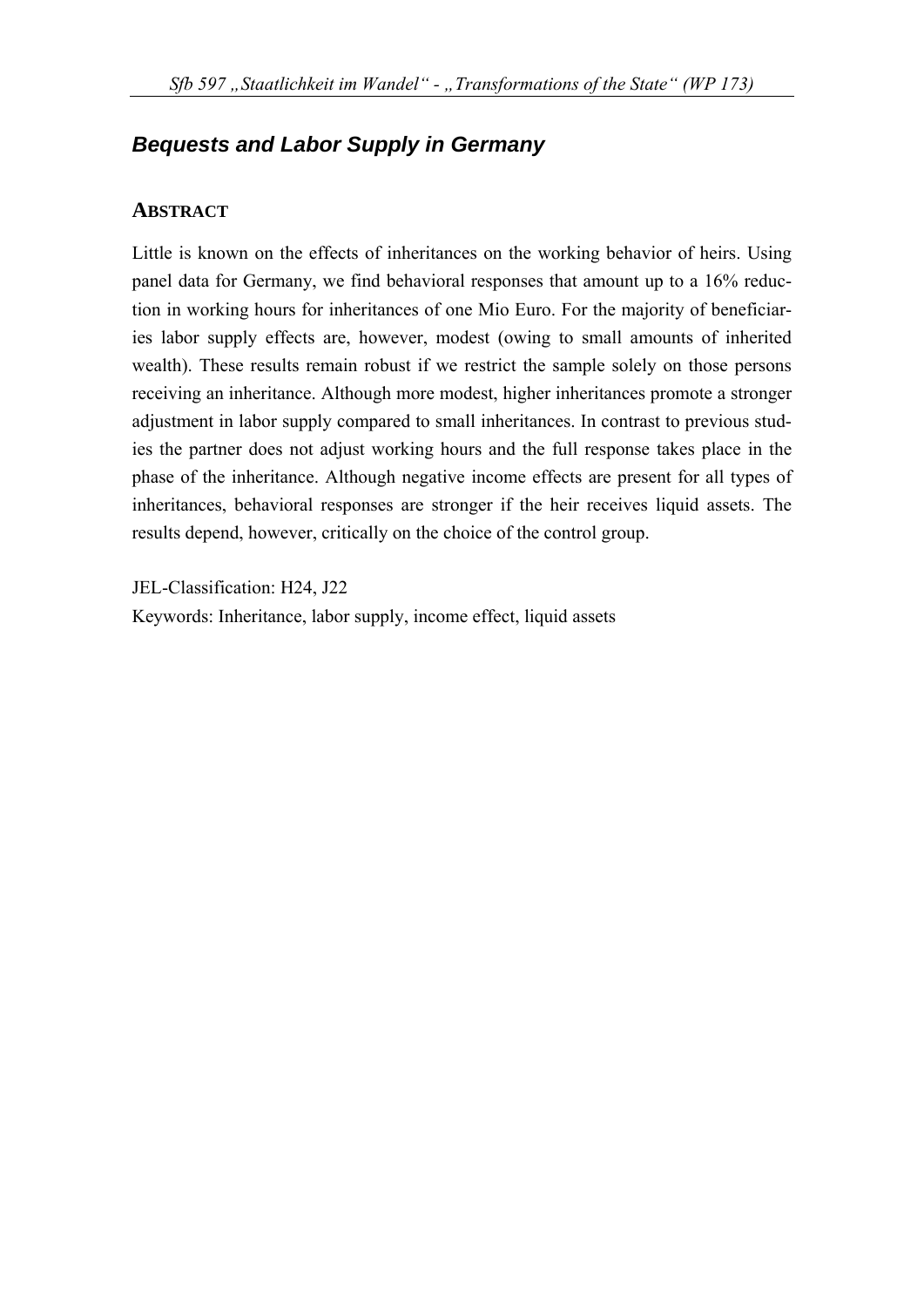# **CONTENTS**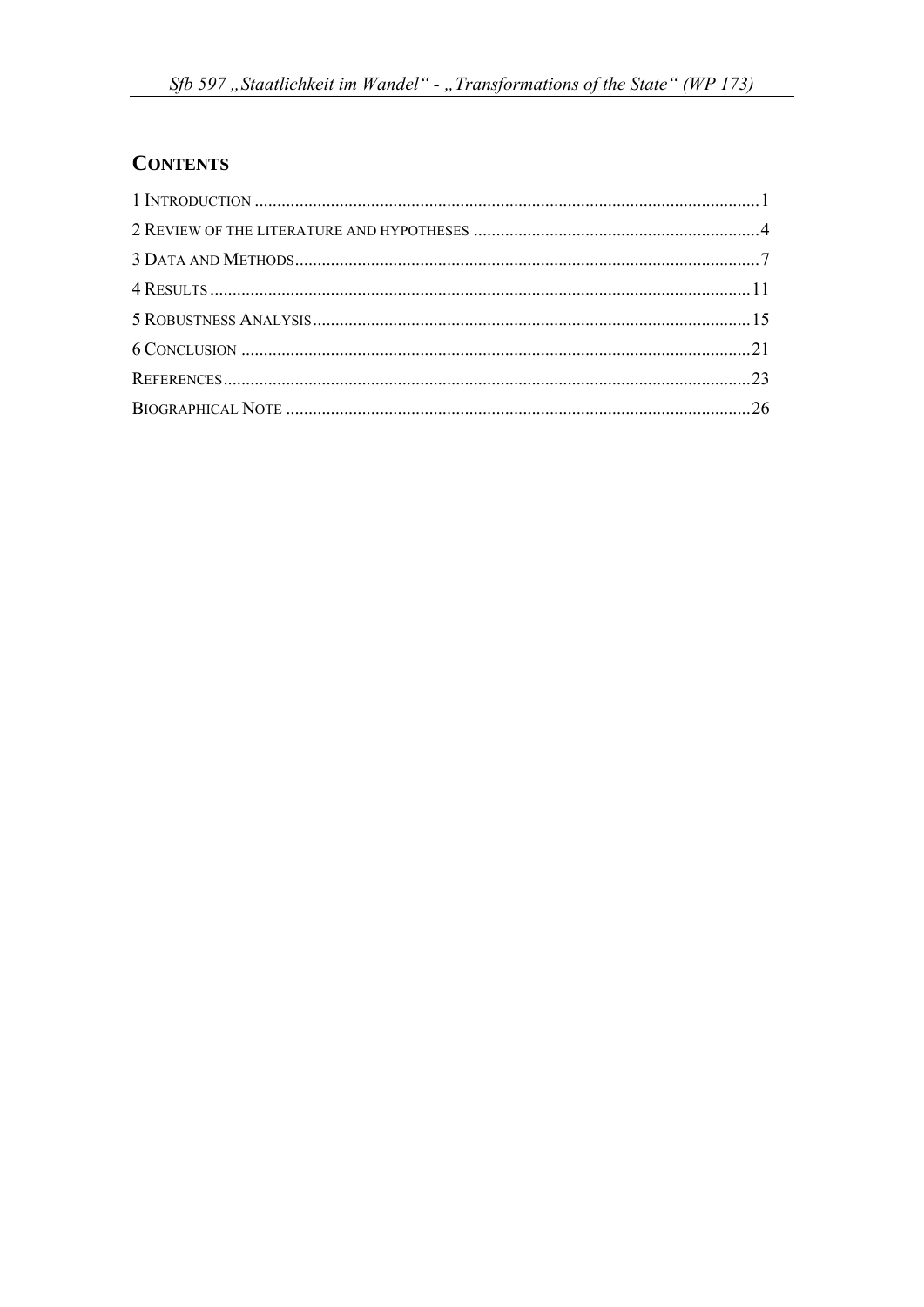## *Bequests and Labor Supply in Germany\**

### **1 INTRODUCTION**

1

Taxes on wealth and transfers are controversial issues in the academic and public debate (for an overview: see Kopczuk, 2012). Proponents favoring high inheritance taxes highlight that in the absence of wealth taxes inequality could rise. Utilizing data from the German Ageing Survey Szydlik (2004) shows that wealth is more often inherited among highly qualified persons. Not only the probability, but also the inherited amount is larger among citizens with a university background. In addition, citizens from Eastern Germany have a lower chance to receive an inheritance compared to their Western compatriots. However, utilizing data from the German Socioeconomic Panel Kohli et al. (2006) show that wealth inequality does not further increase. Although inheritances increase absolute differences in income opportunities, they do not add to increasing wealth inequality, which is a relative concept of equality of opportunity.<sup>1</sup> In addition, in most OECD countries wealth taxes play a minor role and constitute only a small fraction of tax revenues.

Moving to the potential behavior of the heir another important justification for taxing inheritances is that the heirs of a family business often lack the abilities of the company's founder. Recent empirical studies on the profitability of family businesses suggest that this argument has some validity. For example, Bennedsen et al. (2007) show for Danish companies that external CEOs perform better compared to the case where succession involves members of the family firm. Additional evidence supporting this hypothesis is provided by Pandeacute (2006) and Villalonga and Amit (2006). Even if the heir shares the same entrepreneurial characteristics and carefully follows the will of the bequeather there is at a quite general level a deep conflict between ascription and achievement. As Beckert (2010) notes ascription is a concept where the social status of a person is institutionally embedded in the social status of the family. Rights (as well as obligations) depend then heavily on the position of the parents. In contrast, modern so-

<sup>\*</sup> Opinions expressed in this paper are those of the authors and do not necessarily reflect the views of Deutsche Bank AG. We would like to thank Wolfgang Franz, Christoph M. Schmidt and two anonymous referees for their helpful comments. The usual disclaimer applies.

<sup>1</sup> Nevertheless, these analyses are based on data before the German inheritance tax reform in 2009. Since business assets should be inherited more often among those on the top of the wealth distribution and business transfers are now mainly exempted, we speculate that the recent reform steps could promote to rising wealth inequality in the future.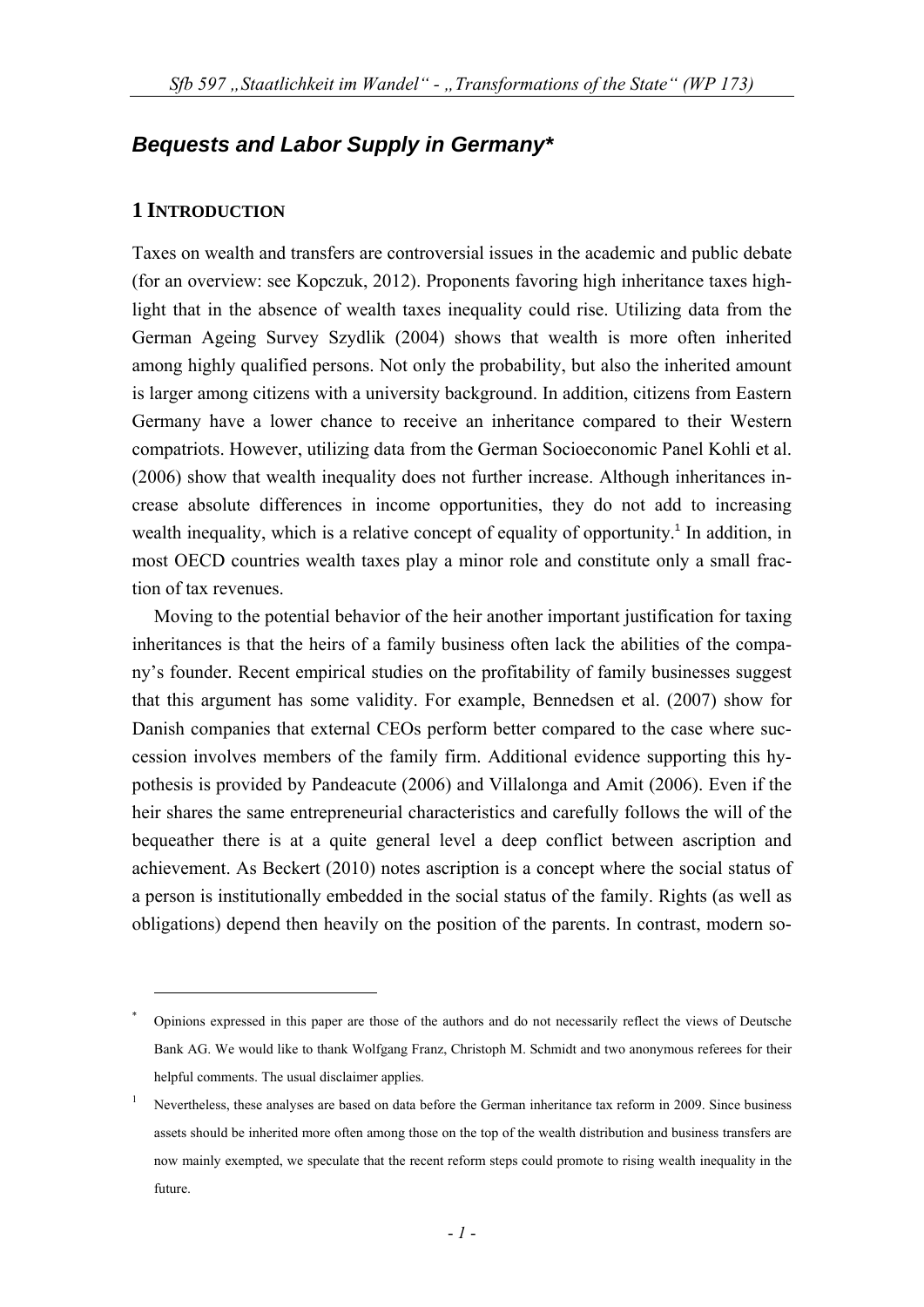cieties are characterized by achievement. Social status should depend on the performance of the individual and not the prior performance of the parents.

Related to this argument, inheritance taxes may be justified if they decrease the 'laziness' of the heirs. This proposition was made more than a century ago by Andrew Carnegie, an industrialist and philanthropist, but has also nowadays some strong supporters (Carnegie, 1995). For example, Bill Gates as well as Warren Buffett announced that their relatives would receive only a small fraction of their wealth, while a big share will be devoted to charitable giving. Both justify their decision because they are in fear that a large inheritance could deaden the talents of their relatives (Lowenstein, 1995).

However, not every parent might be aware of the full consequences of an inheritance on the working behavior of the heirs. As in cases where the heir's lack the ability to run firms, lazy heirs may be accompanied with welfare losses, too. First, a reduction of working hours has direct effects on output. Second, even if the reduction on working hours is modest, such an adjustment may indirectly reduce output whenever the human capital of heirs induces positive externalities. Third, more and more people will receive an inheritance in the OECD countries. Thus, the potential effects of inheritances on the will to work will become increasingly important in the future. Finally, if individuals reduce their labor supply after an inheritance, propositions, which favor a reduction of wealth inequality through inheritance taxes, could gain additional support.

The present paper focuses on this topic, because little is known about the will to work after receiving an inheritance. Since it is plausible to assume that parents, which in the majority of cases take the role as bequeathers, are to some extent biased in their judgment of the will and the cognitive skills of their children, the question whether heirs reduce their labor supply after they receive an inheritance, is of high policy interest. While there is a small academic literature on labor supply effects, this point has not gained much attention in policy debates. For example, the German inheritance tax reform in 2009/2010 was mainly framed by the issue, whether heirs of family-owned business should – and if so how – get a reduction of the inheritance tax bill.

For social scientists an analysis of the labor supply effects might provide fruitful insights because our results could add to the debate on ascription and aspiration. Even (or perhaps especially) those who emphasize the role of incentives on the functioning of a capitalistic economy should view large tax-exempted inheritances as problematic if the heirs lack the necessary talent and/ or ambition. While our focus on the will to work is narrow, it can nevertheless add to this debate by analyzing the working behavior of the heir after an inheritance. Studying the effect of inheritances on working behavior might also provide useful insights for economists. Estimating income effects on the decision to work is complicated because income is at least in the long run endogenous with respect to the labor supply decisions. Most labor market researchers use spousal or capital in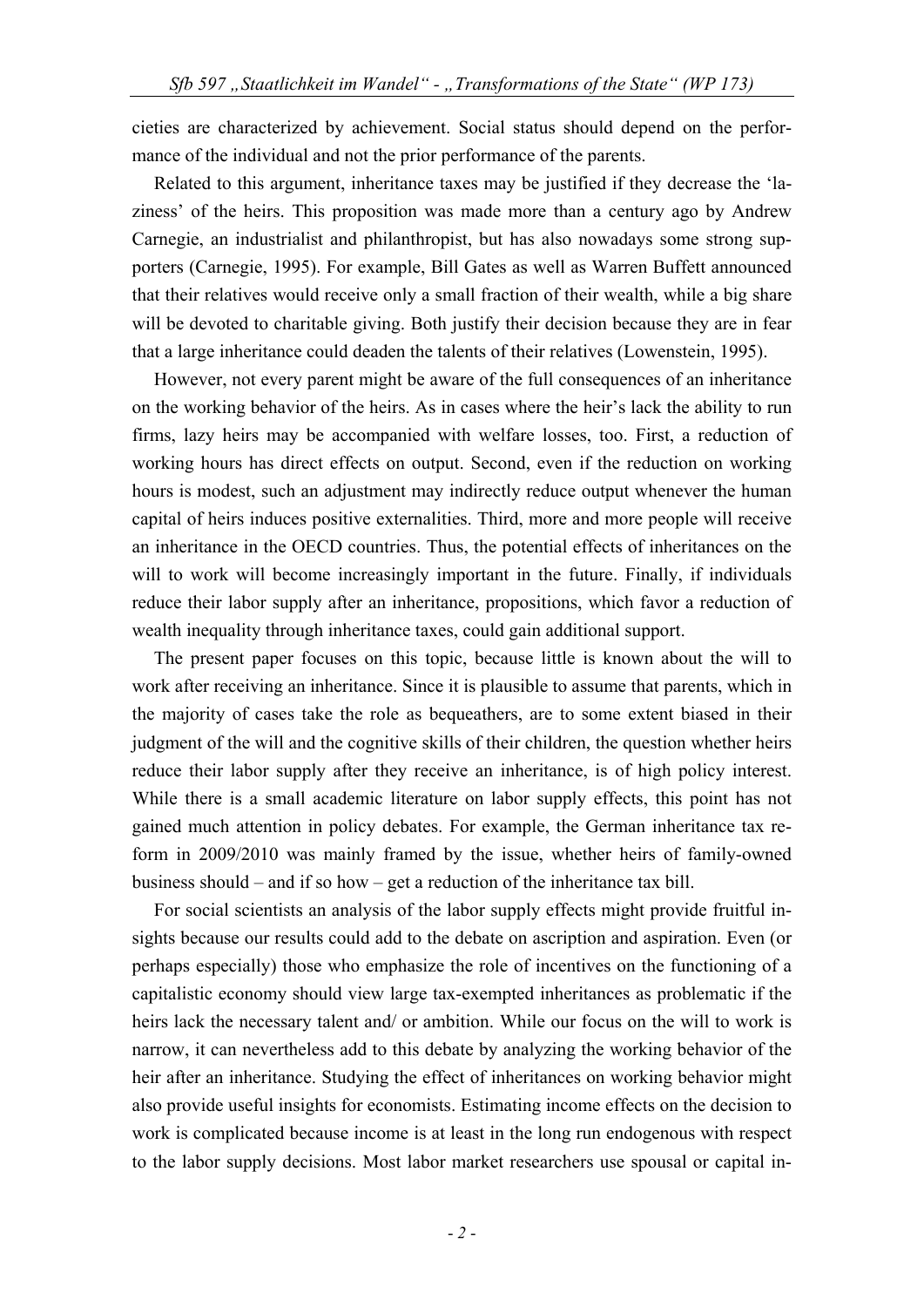come to identify income effects, but it is questionable whether these sources of income are not endogenous too (for a survey see Blundell and Macurdy, 1999). Studying inheritances might be therefore a fruitful way to identify income effects by estimating the effect of unearned income on labor supply.

Our paper contributes to the literature in five ways. First, empirical evidence on labor supply effects after receiving an inheritance is quite scarce. From the best of our knowledge with the exception of Elinder et al. (2010, 2011) all studies refer to the U.S. (Holtz-Eakin et al., 1993; Joulfaian and Wilhelm, 1994; Joulfaian, 2006) and it is unclear how these results translate to other countries. Empirical studies show that working hours in the U.S. exceed those in Europe (Alesina et al., 2005). Besides different employment regulations, also differences in the spirit to work may be responsible for the different working patterns. Furthermore, institutional differences could have an impact on the comparability of results. For example, health insurance and care for elderly persons are more pronounced in Germany compared to the US and these institutional differences may push bequest motives away from unplanned events towards strategic and/or altruistic motives. Moreover, labor income is more heavily taxed in Germany, which could shift the responses towards consuming leisure. In this study, we analyze for the first time labor supply effects for German inheritances. Second, with the exception of Elinder et al. (2010, 2011) these studies analyze mainly cross-sectional data. Utilizing the German Socio-Economic Panel (SOEP) we have panel data for a long time span at hand and are able to control for unobservable characteristics of the individuals in our regressions. Third, we share information on the spouse, which increases the validity of our results because it is reasonable that in some cases the partner adjusts his/her working behavior. Fourth, we show that our basic conclusion is not altered when applying on different research designs, i.e. different control and treatment groups. As an alternative to inheritances we study also gifts which share the advantage that adjustments before and after the treatment should be less obvious. Alternatively, when concentrating solely on heirs, those who receive larger inheritances show a stronger adjustment in labor supply. Thus, our basic conclusion that an inheritance is accompanied with negative labor supply effects is not dependent on the choice of the control (or treatment) group and secures us that the estimated relationships are not dependent on non-time constant heterogeneity between heirs and non-heirs. Finally, no study has analyzed differences in working behavior with respect to the type of inheritance. This question is important, because in many countries business assets or housing is more favorably taxed. Because we have information on the type of inheritance, our analysis sheds light on the issue whether heirs receiving illiquid inheritances exhibit different adjustment patterns.

The paper proceeds as follows: Empirical studies on labor supply effects of unearned income are summarized in section two where we also derive our hypotheses. Section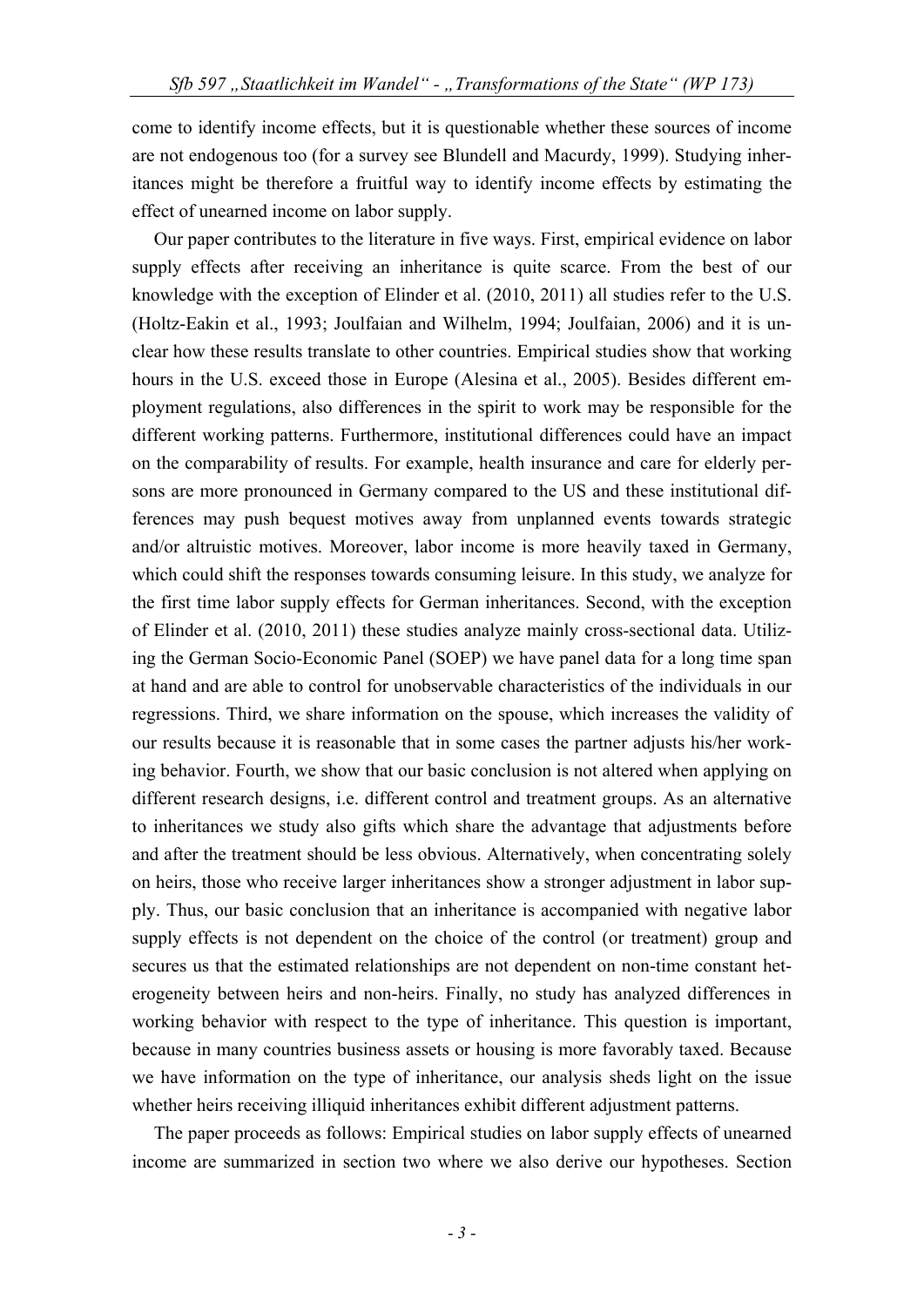three presents our dataset and discusses methodological issues. Results are presented in section four and robustness checks are performed in section five. Finally, section six concludes and discusses potential areas of future research.

#### **2 REVIEW OF THE LITERATURE AND HYPOTHESES**

Few studies have been carried out focusing on labor supply effects after receiving an inheritance. With one exception all of these studies focus on the U.S. case. (Holtz-Eakin et al., 1993; Joulfaian and Wilhelm, 1994). Besides these studies, there are a few studies closely related to our approach, which analyze the labor supply effects of lottery winners. Kaplan (1987) suggests that shortly after persons won in a lottery labor supply was reduced, although there is considerable heterogeneity across people. In a similar vein are the results of Imbens et al. (2001): Those persons who won a large prize in a lottery reduced their weekly working hours compared to persons who won only a small prize by five to ten hours.

Concentrating on inheritances, Holtz-Eakin et al. (1993) use a sample of estate tax records in 1982. They merge this dataset with the personal income tax returns of the beneficiaries for 1982 and 1985 leaving 4,332 cases for their analysis. Because they have information on the employment status of married couples, they are able to analyze the employment pattern of the partner, too. They estimate the labor supply response after an inheritance by applying (ordered) logit regressions for the beneficiary and the partner. The crucial variable of their study is whether the beneficiary participates in the labor force or not. Generally, Holtz-Eakin et al. (1993) estimate quite large transition probabilities. Evaluated at the sample mean, receiving an inheritance of 350,000 USdollar in 1982 decreases the probability of participating in the labor force by roughly twelve percentage points three years thereafter. Similar results are obtained when analyzing married couples: The probability that both partners work fells by 20 percentage points. In a similar vein is the study by Joulfaian (2006) who analyzes savings and working decisions for US-heirs. He matches estate tax records in 1989 with the income tax records of the heir in 1988 (before the inheritance) and in 1991. He concludes that receiving an inheritance of one mio US-dollar reduces the probability of labor force participation by 11%.

Whereas Holtz-Eakin et al. (1993) and Joulfaian (2006) focus on labor force participation decisions (extensive margin), Joulfaian and Wilhelm (1994) use working hours (intensive margin). Analyzing continuous measures has the advantage that also incremental changes can be analyzed, because quitting the labor force is only a reasonable option if the inheritance is very large. The authors utilize two datasets: data on inheritances from the Michigan Panel Study of Income Dynamics (PSID) and estate tax records are used which, however, share the disadvantage that the dataset can only be used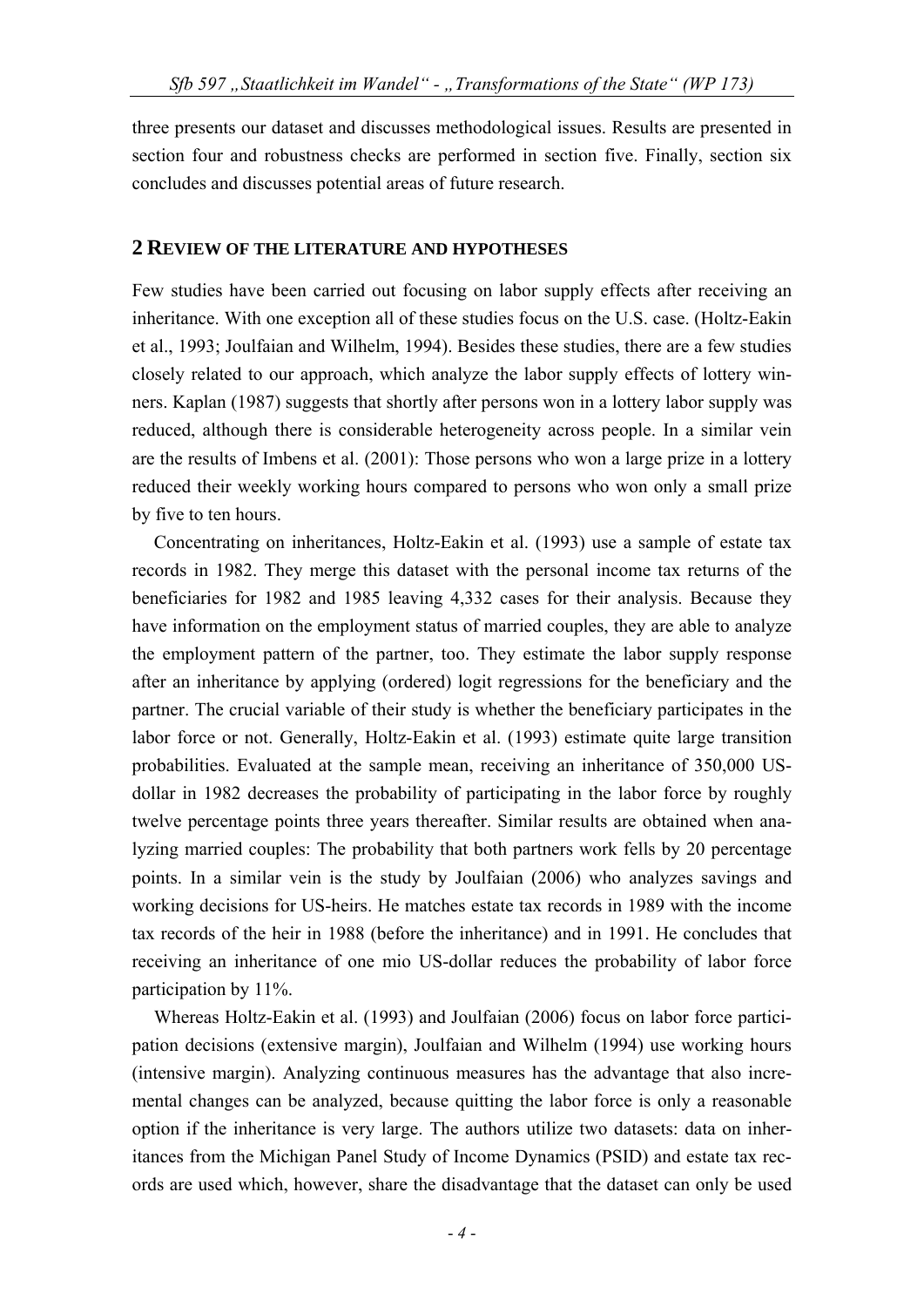to estimate the effect of inheritances on family earnings.<sup>2</sup> The negative effect of inheritance on family earnings is highest three years after receiving the inheritance. Instead, the adjustment behavior when using the PSID dataset is quite small suggesting – contrary to the results of Holtz-Eakin et al. (1993) – that inheritances do not have a large impact on labor supply.

Whereas Joulfaian and Wilhelm (1994) do not derive clear-cut conclusions with respect to retirement decisions, Brown et al. (2010) show for a sample of elderly workers that receiving an inheritance of 100 000 US -dollar increases the probability that the worker retires by 3%. The effect is even larger if the inheritance was unanticipated.

We are aware only of two papers which analyze the effect of inheritances outside the US. Elinder et al. (2010) focus on the adjustment of labor and capital income to inheritances. Utilizing a panel from 2002-2007 of individuals who lived in Stockholm their findings suggest that inheritance induces large disincentive effects on annual labor income, indicating either that the heir adjusted working hours or switched to a less wellpaid job. Moreover, their findings suggest that the full adjustment does not take place immediately after the inheritance, but is completed after three years. However, the reduction in labor income is more than compensated for by an increase of capital income subsequently after the inheritance.

In a latter study, utilizing a longer time span, Elinder et al. (2011) find, again, negative effects on labor income, which reach their maximum two years after the inheritance. Given the sparse results and the contested opinions about the inheritance tax, we expand the analyses of previous studies towards German inheritances in several ways. In line with Joulfaian and Wilhelm (1994) we study working hours (intensive margin) because the number of observations on very large inheritances is quite small in our dataset.<sup>3</sup> In contrast to Holtz-Eakin et al. (1993) and Joulfaian (2006) we do not focus our analysis solely on those people who receive an inheritance but we also evaluate labor supply responses across heirs and non-heirs. We expect that receiving an inheritance reduces labor supply through an income effect. Our first hypothesis can therefore be stated as follows:

H1: People reduce their working hours after they receive an inheritance.

While this is a reasonable hypothesis, several caveats have to be considered: First, those who inherit wealth might anticipate that the beneficiaries might reduce their labor supply. Andrew Carnegie, Bill Gates and Warren Buffett are examples for such a cautious behavior. Although it is reasonable that the decedent is aware of such incentive effects, several constraints when deciding about the distribution of wealth become important.

 $\overline{2}$ Although imprecisely measured, family earnings serve as a proxy for hours worked.

<sup>3</sup> For example, we observe only 112 cases with inheritances above 100,000 Euro.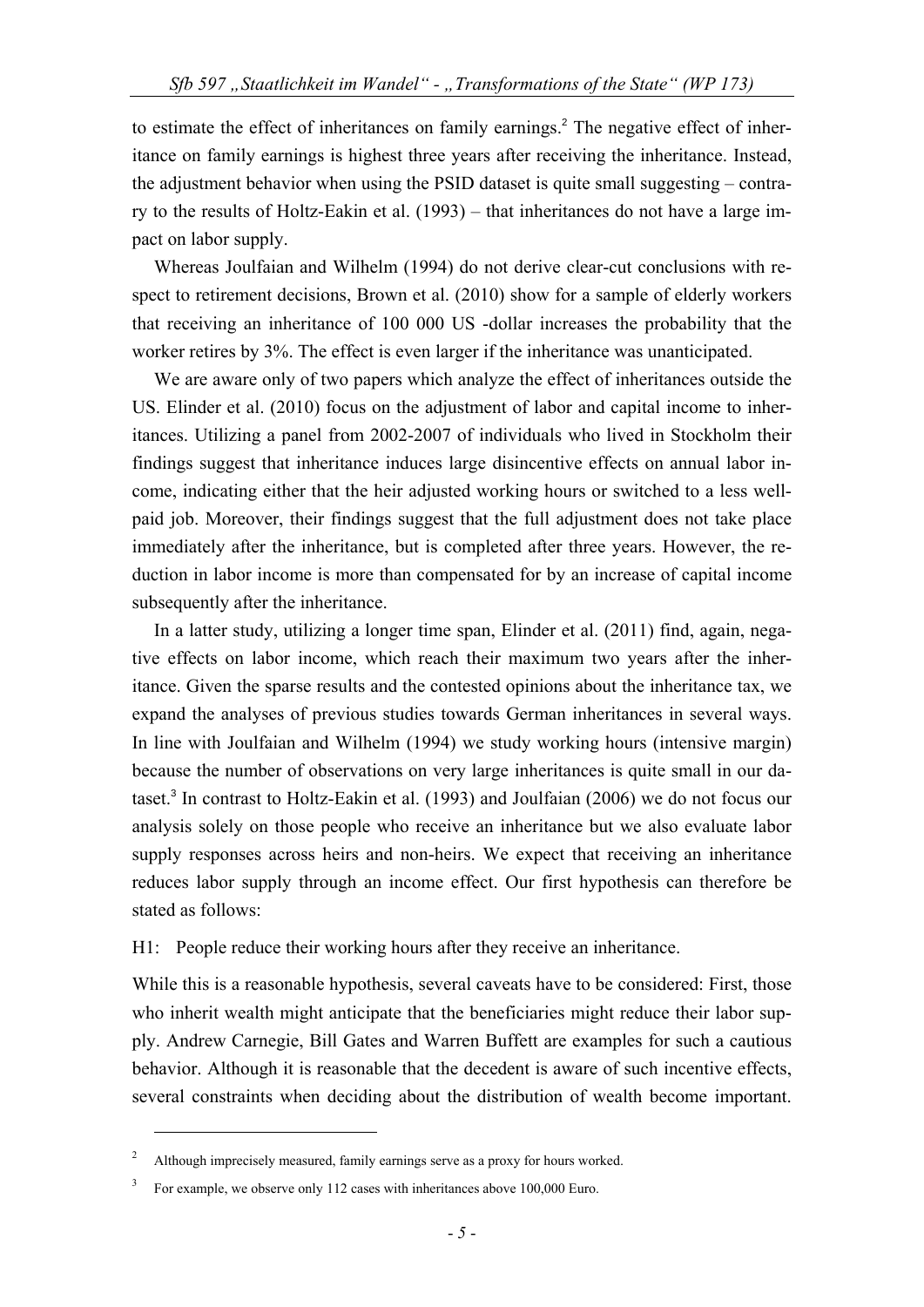First, in Germany every child is at least eligible to its statutory share. Due to legislative constraints it is impossible to disinherit the heir (completely). Second, for many decedents it might be very difficult to discriminate between dutiful and lazy heirs (Stark, 1998). The empirical regularity that we observe in most cases equal splits between the heirs could point to the importance of such psychological costs (Wilhelm, 1996). Nonetheless, even if the parents were able to discriminate, we would get a selection of dutiful persons into inheritances. This in turn would imply that the selection bias of the coefficient would be towards the null. Therefore it will be more difficult for us to detect significant labor supply effects, as long as less dutiful persons do receive inheritances with lower probability. Thus, detecting a negative income effect will be a strong indication that income effects are present.

In addition, whether a person adjusts its behavior after it receives an inheritance depends on anticipation. If the person was already aware that it would receive an inheritance in the future, it might reduce its labor supply before it receives the inheritance.<sup>4</sup> Neglecting such expectations would again bias the coefficient towards zero. Reduction of labor supply is difficult, if the person is 'monitored' by the decedents. In this case, reducing labor supply too early might have detrimental effects on the inherited amount. Second, although it is reasonable that some heirs are aware that they will receive a transfer in the future, at best the rough amount of the inheritance will be known to most heirs. With unknown amounts labor supply effects in advance of an inheritance should be modest. Finally, even if the heir knows the exact amount, liquidity constraints might impede a strong reaction before the inheritance (Elinder et al., 2011).

We follow Joulfaian and Wilhelm (1994) and utilize the question in our dataset whether the heir thinks that she/he will receive an additional inheritance in the future. From this question, we can infer whether the expectation channel has a significant impact on the working behavior of the heir. Those expecting an additional inheritance should not reduce labor supply as long as such behavior signals laziness towards potential decedents. Therefore our second hypothesis is:

H2: Those heirs, who believe that they will receive an additional inheritance in the future, reduce their labor supply less strongly compared to compatriots who do not think so.

Inheritance taxes are heavily debated because some observers emphasize the special role of liquidity constraints at the time when the tax has to be paid. Accordingly, one might think that an adjustment of labor supply depends not only on the inherited amount but also on its liquidity. For example, an inheritance consisting of cash or shares can be

<sup>4</sup> Even without such expectation effects labor supply might be reduced before the persons inherits. As suggested by the exchange model of Bernheim et al. (1985) the heir might spend more time together with his/her parents.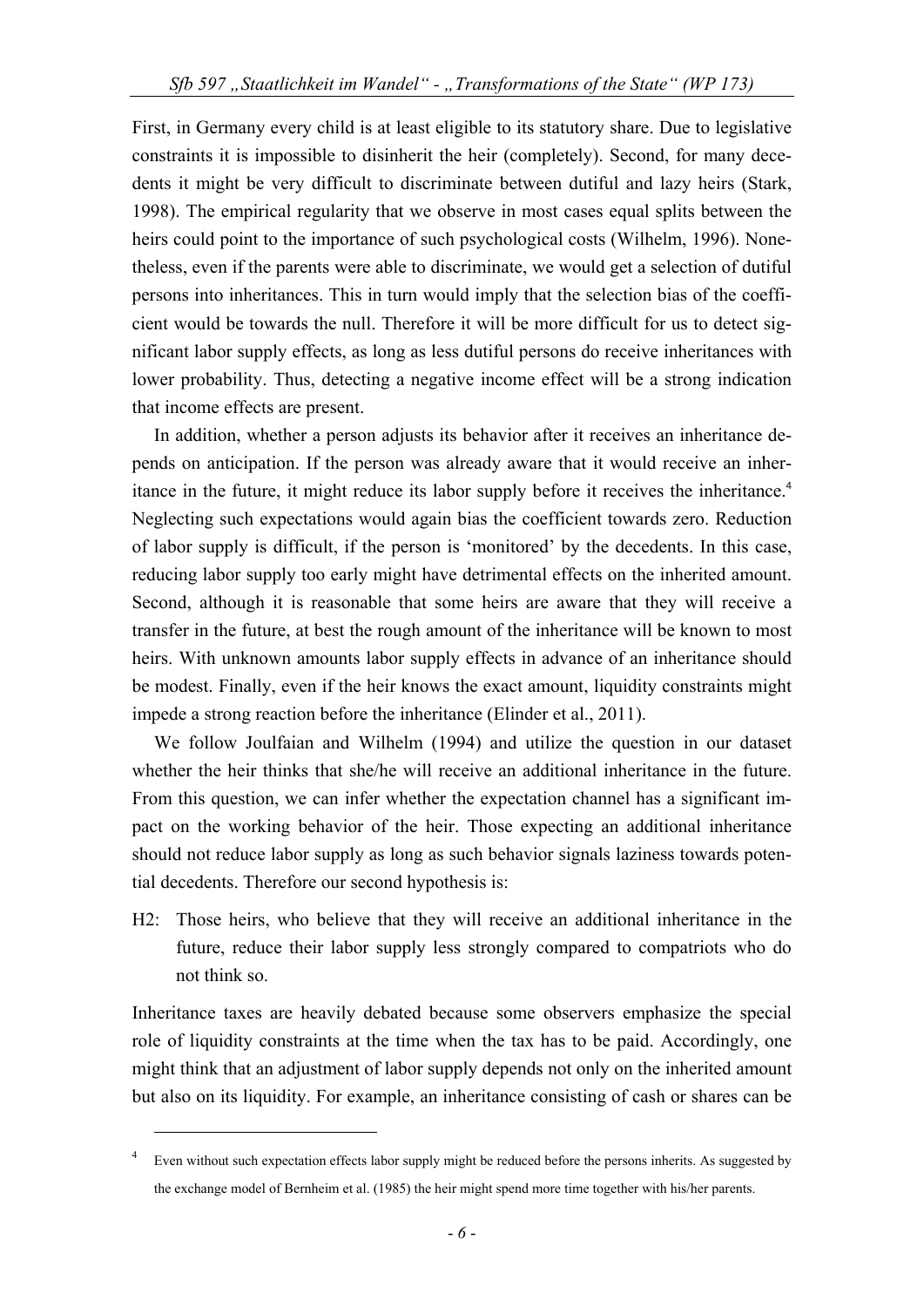more easily sold at the market than a house or business assets. In addition, as Beckert (2008) notes different normative justifications exist in order to (de-)legitimize inheritances. According to Beckert (2008) these principles can be classified by the degree of autonomy the testator has in distributing his/her wealth and the addressor of the inheritances. Whereas in Anglo-Saxon states such as the USA the community principle – a deep distrust toward the state combined with the idea to secure equality of opportunity – is the predominant view on inheritances, in Germany inheritances taxes are opposed because they interfere into family relationships (Beckert, 2008, p. 526-527). Therefore, it is reasonable to think that even in the absence of liquidity constraints, different types of adjustments should be observed due to the predominance of the family principle in Germany: Selling the house (or the company), which symbolizes the 'lifework' of the descendent is a more difficult job, than consuming 'anonymous' cash. Thus, owing to liquidity constraints and/or psychological costs we can derive hypothesis 3:

H3: Labor supply effects will be more pronounced if the person receives liquid assets.

Finally, it is less certain whether the beneficiary reduces labor supply after an inheritance in all cases. We account for this by analyzing the labor supply effects of the partner. By doing so, we treat the labor supply of the husband as exogenous. Taken together we expect that people receiving (large) inheritances reduce their labor supply. Besides the amount of the inheritance, the responsiveness should depend on expectation effects and the liquidity of assets.

## **3 DATA AND METHODS**

We use data from the GSOEP, which is a household survey for Germany collected annually by the German Institute of Economic Research (DIW Berlin), for the period ranging from 1984 to 2008 (see Haisken-De New and Frick, 2005; Wagner et al., 2007, for a detailed description). In 2001 respondents were asked whether they received an inheritance and if so, they were asked to provide further information about the inheritance, namely the year they received the inheritance, the amount and its type – house or property, stocks, cash, business assets or other types –, by whom they received the inheritance and if they expect to receive an inheritance in the future. We used the information about the year of the inheritance of each respondent to merge the inheritance data up to 2001 with a panel data set containing person specific information – yearly hours of work, yearly individual labor income, household post government income, household asset income, life satisfaction, educational attainment, disability, number of children and marital status – of each respondent from the year 1984 to 2008. The analy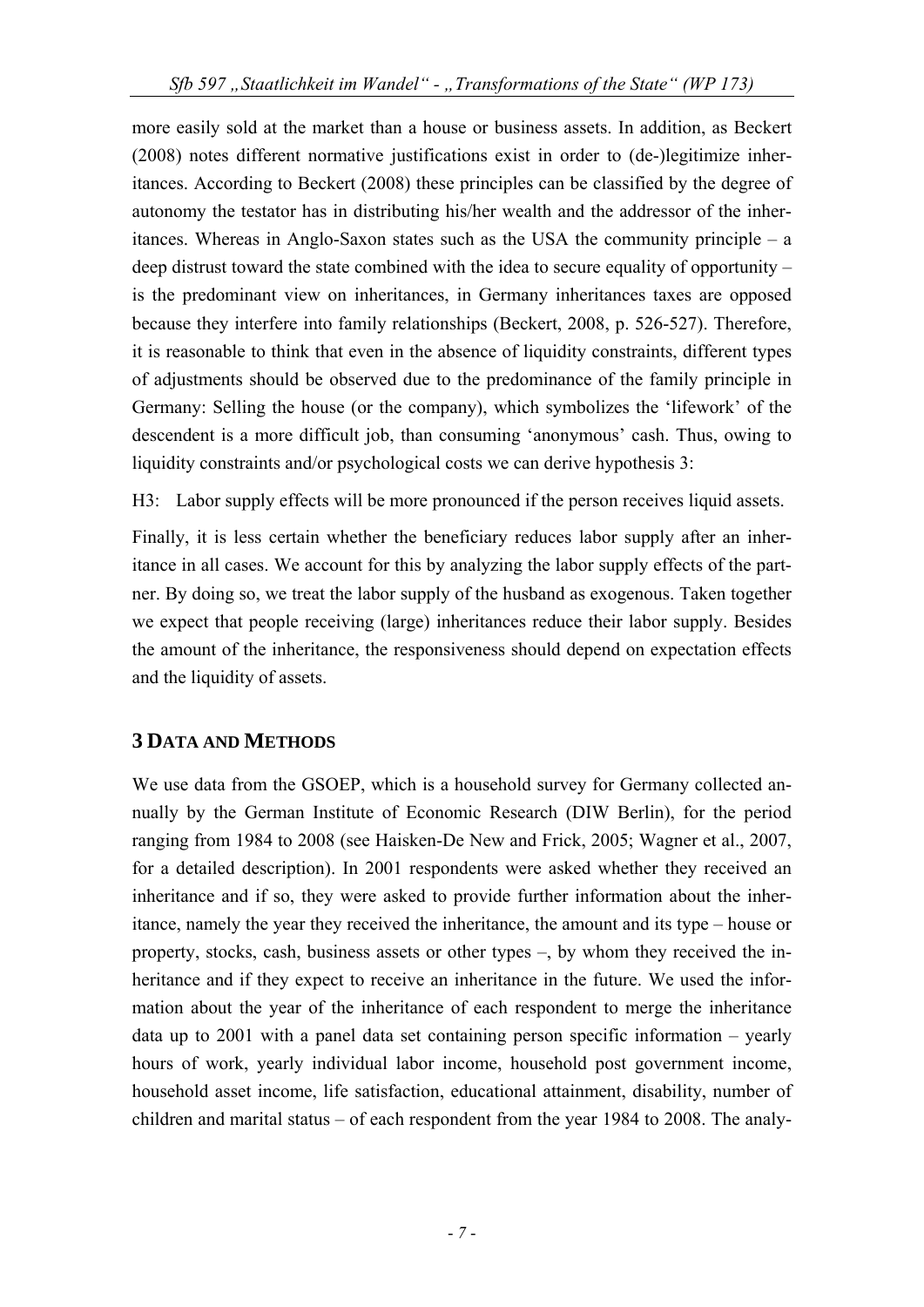sis concentrates on West Germany, because for the Eastern part the first wave started in 1991.<sup>5</sup>

We focus our analysis on dependent employment for three reasons. First, working hours on the self-employed might be more imprecisely measured compared to dependent employment. Second, the number of cases on self-employed persons receiving an inheritance is too small in our data set to study their behavior seriously. Third, there is ample evidence that inheritances might be not only associated with disincentive effects but can serve also as a new source of financing. For this special group access to capital implies that working hours might be even expanded if self-employed persons are liquidity constrained.<sup>6</sup>

In our basic regressions we compare the labor supply of heirs with non-heirs. Here we use the following panel regression model (equation 1) with individual and time fixed effects to estimate the effect of inheritances on the yearly hours of work.

$$
Y_{it} = \sum_{k} \beta_{k} X_{k, it} + \mu_{1} \text{Inheritan } c e_{j(t-1)} + \lambda_{i} + \eta_{t} + \varepsilon_{it}
$$
\n(1)

1

Y are yearly hours worked,  $\mu_1$  measures the impact of the inheritance (or gift) on hours worked either of the beneficiary or the partner, β are the parameter estimates for our control variables  $x_k$  and  $\lambda_i$  are individual fixed effects. Time effects are captured by  $\eta_t$  in order to control for reductions in working hours attributed to recessions. Employing individual fixed effects is necessary to estimate the time profile after receiving an inheritance, because beneficiaries may differ significantly with respect to the rest of the population. In our basic specification the sample is restricted to persons with positive hours of work because our aim is to identify labor supply responses. For persons who already do not work disincentive effects through inheritances cannot arise by definition.<sup>7</sup> However, from a purely statistical point of view, trunctation of the sample can lead to biased

<sup>5</sup> The results remain nearly identical when including East Germany. The dataset shares only a few number of cases for the Eastern part.

<sup>6</sup> Indeed previous studies show that receiving an inheritance increases the probability to start a business (Blanchflower and Oswald, 1998). As Fairlie and Krashinsky (2012) have shown, on a more general level household wealth increases the likelihood of selection into entrepreneurship and this selection steadily increases across the distribution of wealth. While wealth may be more endogenous compared to receiving an inheritance the authors show that their results remain robust when concentrating on a more exogenous measure of wealth, i.e. unanticipated housing price changes. In addition, self-employed persons receiving an inheritance are more likely to perform better compared to those who do not receive an inheritance (Holtz-Eakin et al., 1994).

<sup>7</sup> We therefore implicitly followed the approach proposed by Holtz-Eakin et al. (1993) and Joulfaian and Wilhelm (1994) who concentrated their analysis on the working population.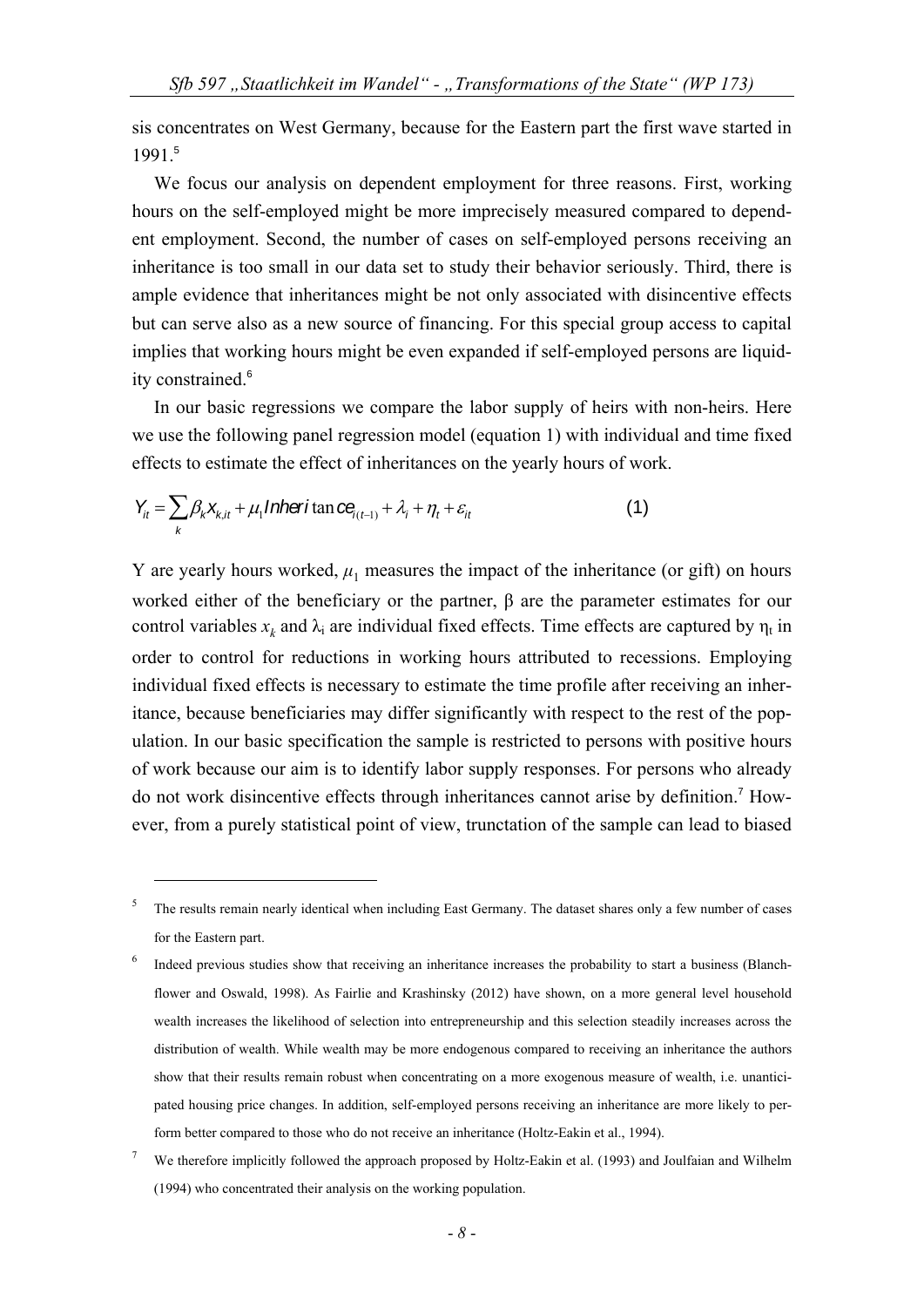coefficients. Accounting for this we estimated a probit model where at the first step the decision to work was modeled as a function of our explanatory variables, a gender dummy and educational attainment. The predicted values of a positive labor supply were then introduced in the second step of our analysis in order to correct for selection effects.

When testing for the relevance of the expectation channel we use a question from the SOEP where the respondent is asked whether he/she presumes to receive an additional inheritance in the future. In addition, we analyze whether liquid (cash, stocks) or illiquid (house or property, business assets, other types) inheritances have a (different) impact on labor supply adjustments. We disaggregate inheritances into dummy variables including the amount of the inheritance for the respective asset type. Whenever the heir does not receive an inheritance of the respective asset category the variable takes a value of zero.

We employ a number of socio-demographic controls to account for potential heterogeneity among individuals. First, we expect that persons sharing disabilities work only to a lesser extent. We control for this effect by a simple dummy variable. Second, the existence of children might induce different effects on working hours. On the one hand even the primary earner of the family might work less compared to persons who do not have children because in many companies a norm that employees with children leave the workplace earlier might be existent; on the other hand existence of children might cause an increase in hours worked in order to keep the standard of living. Thus, the net effect for employees with children is unclear. Third, we introduce the marital status of the person and control for the age of the respondent. Younger persons should work more, whereas elderly persons might decide to work less, because they have already accumulated wealth and can effort less working hours. An alternative channel promoting less work among the elderly is that Germany has several governmental programs favoring part time work. Therefore we introduce age with a quadratic term to allow for a bell-shaped relationship.<sup>8</sup> If a nearby-person dies the heir might suffer and for this reason might reduce working hours. We control for this effect by utilizing a question on the well-being of the person. Finally, we control for net household wealth and the labor income of the employee. Higher income should increase the incentive to work more hours. Note, however, that the income of the employee could be endogenous with respect to working hours. We have experimented with several alternatives, but they were weak according to the first stage F-statistic or not really exogenous according to Hansen's J test. We used an instrument variable estimator, where all variables of the second stage were regressed together with different combinations of educational achievement,

<sup>8</sup> Another factor, which is able to explain less working hours for the elderly, are segmented labor markets.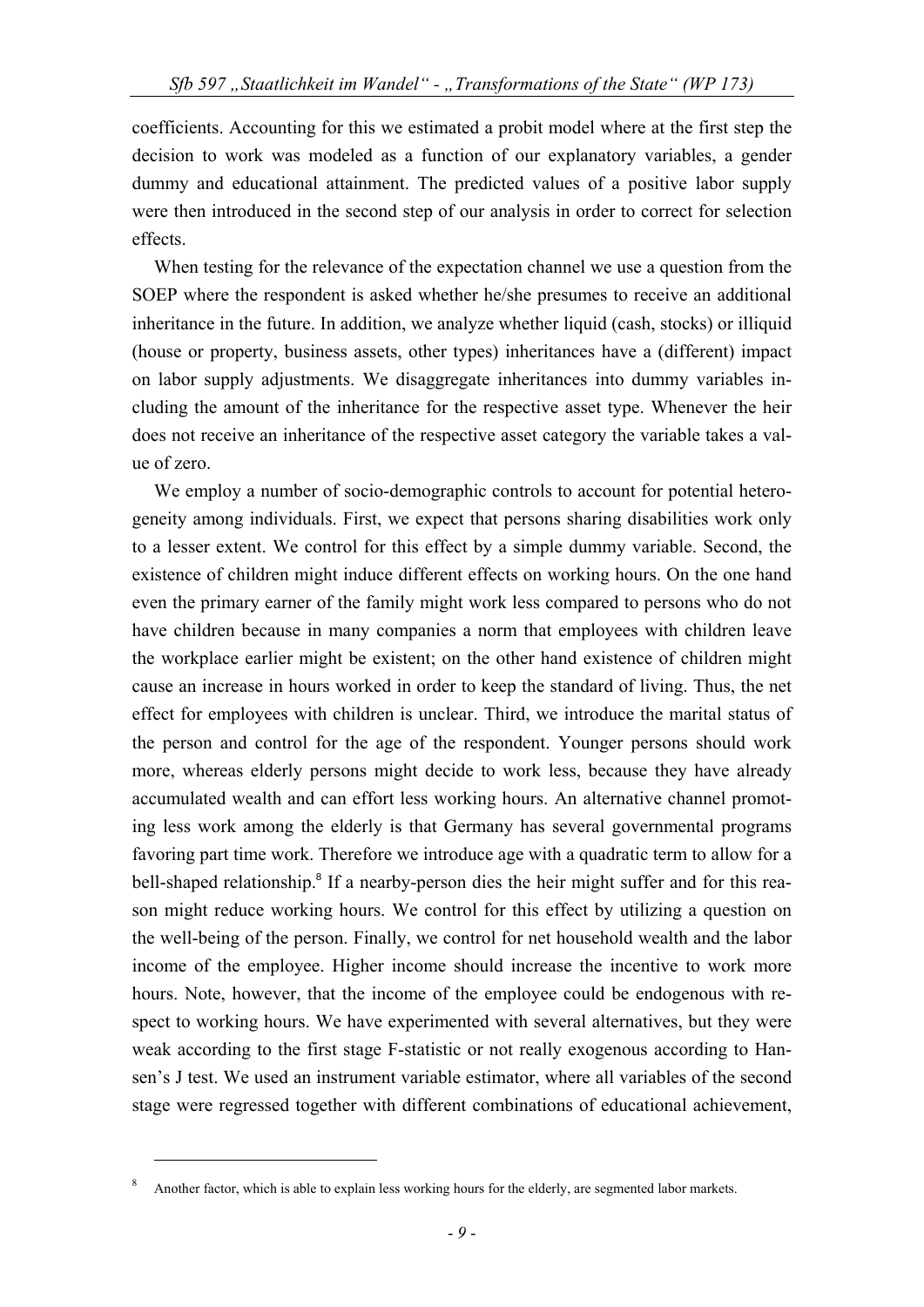industry sector dummies as well as dummies on work experience on income. Since weak instrumental variables can lead to even greater biases than fixed effects regressions without instrumentation (see Murray, 2006), our preferred models are those with fixed individual and time effects. All monetary variables, e.g. labor income, household asset income and inheritances, are measured in prices of 2005.

Our basic identification strategy rests on the comparison of employees who receive an inheritance with those who do not. This approach was also undertaken by Joulfaian and Wilhelm (1994). By following this approach we control for several variables, which could be different between these two groups. Moreover the fixed effects estimator secures that all time-constant differences (e.g. ability or gender) is kept in the individual fixed effects.

However, even when including these control variables it might be possible that (unobserved) time-varying heterogeneity between beneficiaries and those who do not receive an inheritance remains. For example, heirs might adjust their labor supply before the inheritance because they have to take care of their relatives. In the aftermath of an inheritance it might be necessary to reduce working hours because the death of a nearby person can result in substantial effort arranging the funeral or the heir reduces working hours simply because of grief.

We propose several approaches to cope with time-varying heterogeneity. First, adjustments due to caring or grief are only present in the case of inheritances but not if we analyze inter vivo transfers. Therefore, we use gifts as an alternative measure to study wealth effects. Secondly, instead of a different treatment group (i.e. gifts), we use a different "control group". For this reason we follow the approach proposed by Holtz-Eakin et al. (1993); Elinder et al. (2010, 2011) and – by analyzing lottery prizes – Imbens et al. (2001). We provide robustness tests when concentrating solely on those persons who receive an inheritance (or a gift). By concentrating on this more homogenous group we identify labor supply effects by the amount of inheritances. Thus, when concentrating solely on the heirs, those who receive a higher inheritance should more heavily adjust their labor supply. When restricting the sample to heirs using a panel regression model with individual and time fixed effects is not suitable, because the amount of the inheritance is constant across time for every individual and will be captured by the individual fixed effects then. Therefore we estimate equation 1 with a fixed-effects vector decomposition estimator proposed by Plümper and Troeger  $(2007)$  (see table 7).<sup>9</sup> Finally, an Ashenfelter (1978)-dip can be alleviated if one looks on variation over a longer time span. Instead of yearly variation we use as a robustness check three year averages be-

<sup>9</sup> The fixed effects vector decomposition estimator has not been without critique, see the Symposium in Political Analysis 19:2.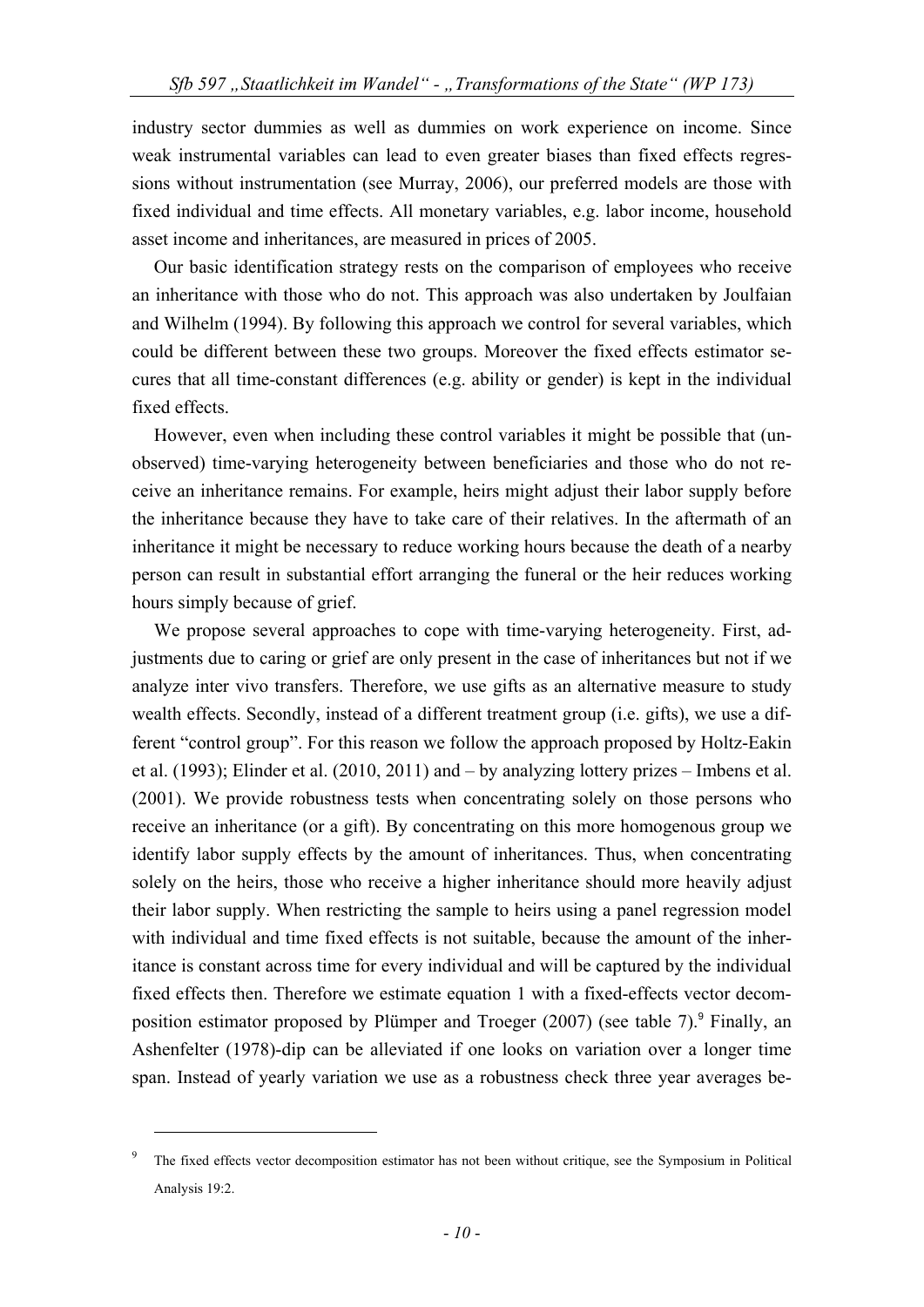fore and after the inheritance. In that case we identify the labor supply response by a simple dummy in the post-inheritance period.<sup>10</sup>

## **4 RESULTS**

1

Before turning to the regression results, it is useful to provide some descriptive statistics about our dataset in table 1 and table 2. In total, out of the 12,657 persons in our sample 290 inherited and 221 persons received a gift. Unsurprisingly, the distribution of inheritances is skewed to the right (figure 1). Whereas the average amount is 129,561 Euro, 50 percent of the beneficiaries receive less than 48,342 Euro. The results are similar for gifts: The average amount is 125,688, 50 percent received less than 48,544. Thus, for the majority of the beneficiaries quitting the job will be an unfeasible strategy, because the amount of the inheritance (or gift) will be too low. Disaggregating by type of inheritance shows that the average inheritance on housing and business assets is by far higher than average cash inheritances. When comparing gifts and inheritances among different donors, the average amounts are similar. One exception are gifts between married persons, perhaps because tax considerations play a role when transferring wealth towards the partner.

The persons in our dataset work on average 1,843 hours per year, which is by far less than in the USA. Note that people who receive an inheritance do work slightly less than their counterparts who do not receive an inheritance. This difference is not statistically different according to a mean difference t-test (t-value: 0.61; p-value: 0.54). A similar relationship holds for gifts (t-value: 0.15; p-value: 0.88). With respect to the control variables, average yearly gross labor income in Germany is approximately 33,235 Euro. On average, labor income as well as the heir's educational background is significantly different from that of non-heirs. Persons receiving an inheritance (or a gift) have on average a higher labor income. According to a mean difference t-test the yearly labor income of heirs is significantly higher at the 1 percent level compared to non-heirs (tvalue: -6.78; p-value: 0.00). Similar results can be observed for gifts (t-value: -8.41; pvalue: 0.00). Finally, with respect to human capital we see that heirs share a higher educational attainment. Given that wealth is more often inherited among highly qualified people this result is not surprising.<sup>11</sup>

<sup>10</sup> Because heirs and non-heirs share different characteristics with respect to educational attainments, we further estimated models where we split the dataset on persons (heirs and non-heirs) with an academic degree and those who do not share an academic background. In both cases, we find more or less negative labor supply effects. Results are available upon request.

<sup>&</sup>lt;sup>11</sup> Joulfaian and Wilhelm (1994) derive the same result in their U.S.-dataset. Using a different survey Szydlik (2004) also shows for the German case that wealth is more often inherited among persons with a university degree.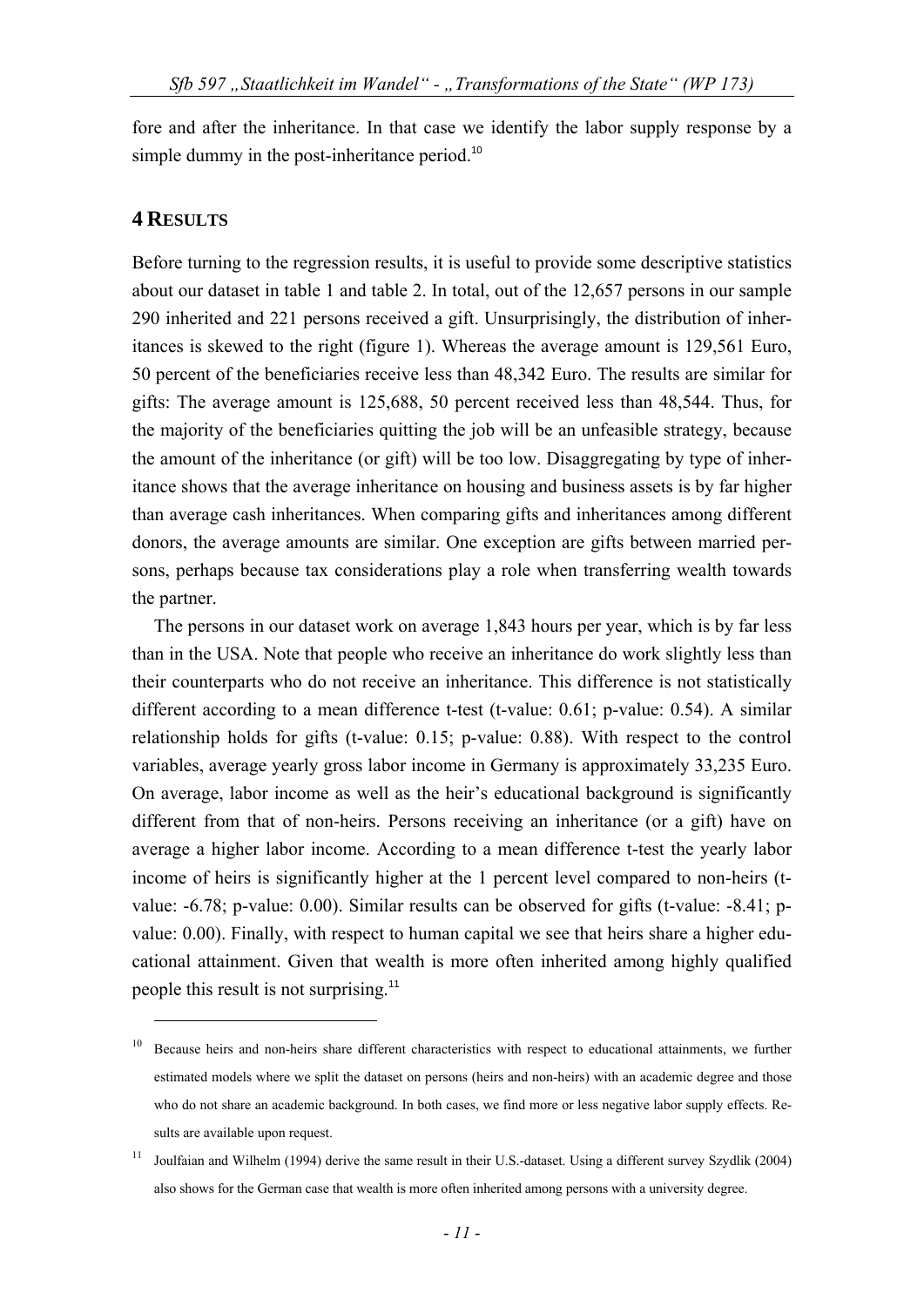*Figure 1: Kernel density of the amount of the inheritance* 



*Source*: Own calculations, SOEP

*Table 1: Inheritance, descriptive statistics* 

|                               | Persons receiving | Persons receiving |
|-------------------------------|-------------------|-------------------|
|                               | an inheritance    | a gift            |
| Number of persons             | 290               | 221               |
| Average amount bequest/gift   | 129,561           | 125,688           |
| From whom inheritance or gift |                   |                   |
| One or both parents           | 62%               | 73%               |
| Average amount                | 154,600           | 132,158           |
| Parents-in-law                | 3%                | 7%                |
| Average amount                | 203,323           | 101,143           |
| Grandparents                  | 11%               | 10%               |
| Average amount                | 53,779            | 112,842           |
| Husband or wife               | 2%                | $1\%$             |
| Average amount                | 169,321           | 440,568           |
| Other's                       | 22%               | $9\%$             |
| Average amount                | 71,822            | 72,244            |
| Type of bequest               |                   |                   |
| Liquid                        | 56%               | 61%               |
| Average amount                | 45,139            | 50,713            |
| Illiquid                      | 29%               | 35%               |
| Average amount                | 197,075           | 251,226           |
| Both types                    | 15%               | 4%                |
| Average amount                | 334,606           | 132,777           |

*Source*: Own calculations, SOEP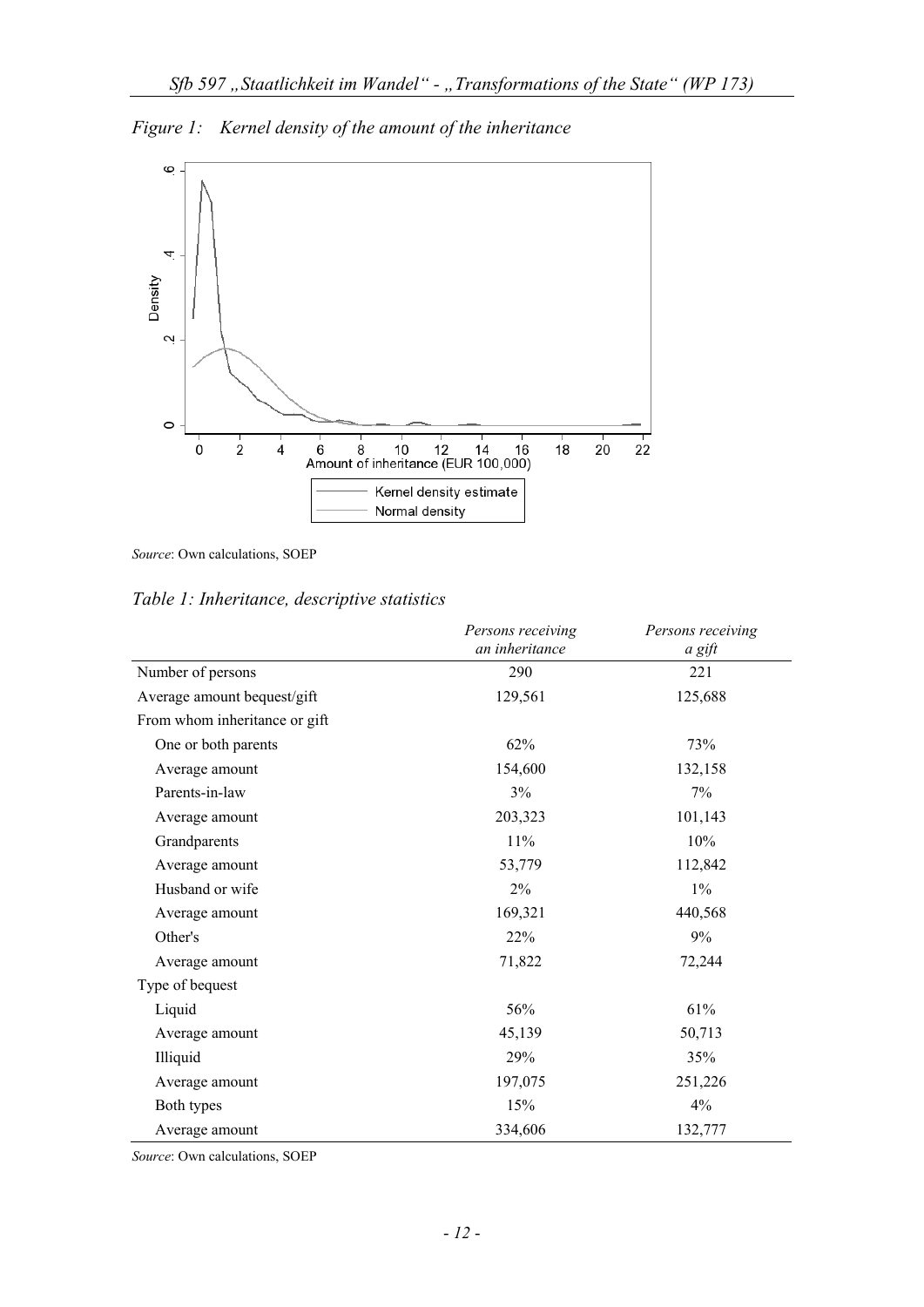|                                             | Persons receiving<br>an inheritance | Persons receiving<br>a gift | Persons receiving<br>no inheritance /<br>gift |
|---------------------------------------------|-------------------------------------|-----------------------------|-----------------------------------------------|
| Working hours                               | 1,834                               | 1,841                       | 1,844                                         |
| Gross yearly labor income                   | 36,854                              | 39,741                      | 33,057                                        |
| Household asset income                      | 3,384                               | 2,948                       | 1,866                                         |
| Age                                         | 45                                  | 41                          | 40                                            |
| Life satisfaction (scala 1 to 10 (highest)) | 7.29                                | 7.23                        | 7.25                                          |
| Married                                     | 71%                                 | 72%                         | 62%                                           |
| Children                                    | 51%                                 | 52%                         | 40%                                           |
| Disabled                                    | 6%                                  | $4\%$                       | 6%                                            |
| Educational attainment (ISCED)              |                                     |                             |                                               |
| (2) Lower secondary educatin                | 11%                                 | 9%                          | 16%                                           |
| (3) Upper secondary education               | 47%                                 | 39%                         | 53%                                           |
| (4) Post-secondary non tertiary education   | $5\%$                               | 8%                          | 5%                                            |
| (5) First stage of tertiary education       | 12%                                 | 18%                         | 9%                                            |
| (6) Second stage of tertiary education      | <b>25%</b>                          | 26%                         | 17%                                           |

#### *Table 2: Descriptive statistics*

*Source*: Own calculations, SOEP

1

Figure 2 provides a graphical analysis of the working patterns disaggregated by the amount of the inheritance:<sup>12</sup> For all quartiles of the distribution we observe a downward shift in working hours which – depending on the amount of the inheritance – starts slightly before wealth is inherited. Whereas the adjustment profile for persons receiving the median inheritance is similar to that of wealthy beneficiaries, people in the lowest quartile adjust their working hours more modestly. While this first descriptive impression is in line with a view emphasizing the importance of income effects, table 3 shows the results for our basic specification. Column (a) provides the results of the fixed effects regression without controlling for sample selection, whereas tables (b-e) show estimates when applying the sample selection correction (Inverse Mills-ratio). Column (e) uses gifts instead of inheritances as an alternative treatment group. As can be seen, disabled persons and respondents with at least one child work less. In addition, a bellshaped relationship between the age of the person and working hours can be observed.

Turning to our variable on inheritances, we see that the income effect is across all specifications significant and negative. Increasing inheritances by 100,000 Euro reduces yearly hours worked by around 30 hours (table 3 specifications a-e). Evaluated at the sample mean a person receiving the average inheritance of 130,000 Euro reduces working hours by 1.6 percent. Thus, a person who receives a very large inheritance of  $-$  say

 $12$  Similar patterns can be ovserved for gifts. They are available upon request.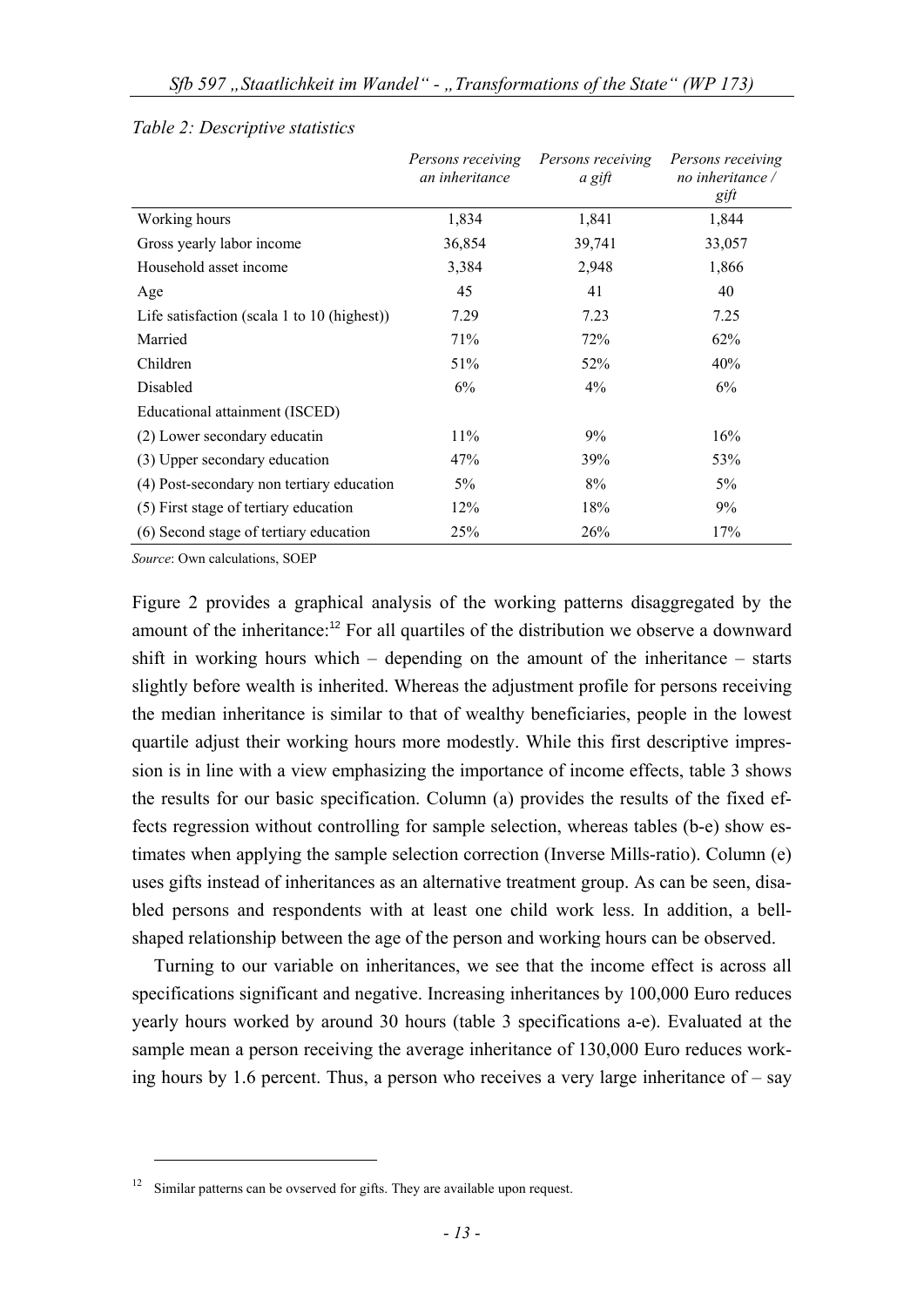more than one million Euro – reduces labor supply by approximately 300 hours, which is evaluated at the sample mean a reduction of roughly 16% percent in working hours. *Figure 2: Changes of yearly working hours before and after the inheritance (t=0 year of inheritance)* 



*Source*: Own calculations, SOEP

While for the majority of beneficiaries labor supply effects are modest (owing to small amounts of inherited wealth), for large inheritances the disincentive effects are sizeable. Although the relationship between inheritances and the will to work is robust and evidence for hypothesis 1, there is no evidence in favor of hypothesis 2. Beneficiaries, who expect to get an additional inheritance in the future, do not work more compared to persons who do not. Column e shows the results for those who receive a gift. Qualitatively the results remain unchanged when studying gifts instead of inheritances.

### *Table 3: Effect of an inheritance/gift on labor supply: heirs vs. non-heirs*

|                     | $\left(a\right)$ | (b)        | (c)         | (d)         | (e)        |
|---------------------|------------------|------------|-------------|-------------|------------|
|                     |                  |            | Inheritance |             | Gift       |
| Inheritance or gift | $-46.39**$       | $-33.16**$ | $-33.13**$  | $-32.71**$  | $-24.82**$ |
|                     | $(-2.54)$        | $(-2.11)$  | $(-2.11)$   | $(-2.08)$   | $(-2.50)$  |
| Labor income        | 736.77***        | 240.19***  | 246.59***   | $246.56***$ | 265.25***  |
|                     | (10.29)          | (5.57)     | (5.65)      | (5.65)      | (6.09)     |
| H asset             | $-137.99***$     | $-23.09$   | $-21.15$    | $-21.09$    | $-36.21$   |
| income              | $(-3.52)$        | $(-0.52)$  | $(-0.48)$   | $(-0.48)$   | $(-0.78)$  |
| Age                 | $37.91***$       | 4.89       | $11.43***$  | $11.47***$  | 9.93***    |
|                     | (9.17)           | (1.40)     | (3.21)      | (3.22)      | (2.80)     |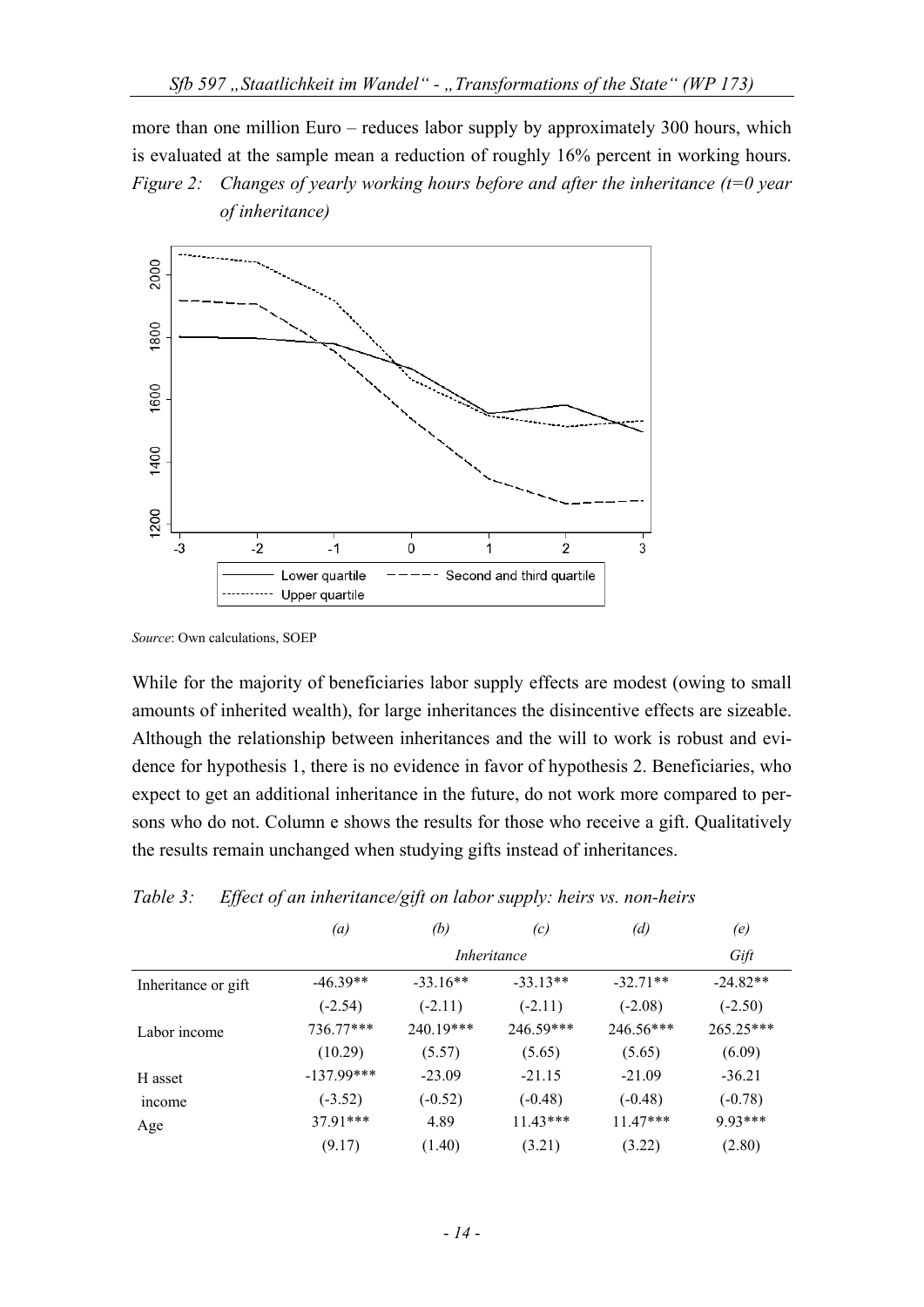|                      | (a)          | (b)          | (c)          | (d)          | (e)          |
|----------------------|--------------|--------------|--------------|--------------|--------------|
|                      |              |              | Inheritance  |              | Gift         |
| Age <sup>2</sup>     | $-0.54***$   | $-0.14***$   | $-0.20***$   | $-0.20***$   | $-0.18***$   |
|                      | $(-11.22)$   | $(-3.41)$    | $(-4.81)$    | $(-4.82)$    | $(-4.32)$    |
| Life                 | $8.66***$    | $-13.19***$  | $-12.84***$  | $-12.83***$  | $-10.86***$  |
| satisfaction         | (4.83)       | $(-6.94)$    | $(-6.77)$    | $(-6.77)$    | $(-5.64)$    |
| Disability,          | $-167.04***$ | $-154.23***$ | $-151.71***$ | $-151.66***$ | $-139.95***$ |
| dummy                | $(-8.78)$    | $(-9.03)$    | $(-8.89)$    | $(-8.91)$    | $(-8.42)$    |
| Children             | $-221.30***$ | $-192.67***$ | $-175.69***$ | $-175.63***$ | $-176.25***$ |
| dummy                | $(-21.66)$   | $(-20.18)$   | $(-18.83)$   | $(-18.82)$   | $(-18.63)$   |
| Single,              |              |              | 119.09***    | 119.15***    | 112.69***    |
| dummy                |              |              | (7.19)       | (7.20)       | (6.73)       |
| Widowed,             |              |              | $-41.44$     | $-41.20$     | $-2.34$      |
| dummy                |              |              | $(-0.83)$    | $(-0.82)$    | $(-0.05)$    |
| Divorced,            |              |              | 38.65**      | 38.66**      | 38.96**      |
| dummy                |              |              | (2.06)       | (2.06)       | (2.01)       |
| Separated,           |              |              | $-1.57$      | $-1.52$      | $-8.46$      |
| dummy                |              |              | $(-0.08)$    | $(-0.08)$    | $(-0.44)$    |
| Inheritance or gift  |              |              |              | $-19.08$     | $-2.83$      |
| expected, dummy      |              |              |              | $(-0.30)$    | $(-0.05)$    |
| Constant             | 1208.86***   | 2242.02***   | 2040.85***   | 2039.85***   | 2041.34***   |
|                      | (14.72)      | (27.75)      | (24.31)      | (24.33)      | (24.05)      |
| Inv. Mills-ratio     |              | $-684.28***$ | $-684.19***$ | $-684.26***$ | $-635.04***$ |
|                      |              | $(-25.73)$   | $(-25.69)$   | $(-25.69)$   | $(-22.92)$   |
| Person fixed effects |              |              | yes          |              |              |
| Time fixed effects   |              |              | yes          |              |              |
| Observations         |              |              | 83121        |              | 82489        |
| Persons              |              |              | 12567        |              | 12547        |
| $R^2$ overall        | 0.26         | 0.34         | 0.34         | 0.34         | 0.33         |
| $R^2$ within         | 0.07         | 0.10         | 0.10         | 0.10         | 0.09         |
| $R^2$ between        | 0.26         | 0.43         | 0.42         | 0.42         | 0.41         |

*Note*: The dependent variable is yearly working hours and the amount of the inheritance or gift is lagged by one period. All regressions use heteroskedasticity-robust standard errors clustered at the level of the individual. T-values are given in parentheses. Star levels \*, \*\*, \*\*\* denote significance at the 10%, 5% and 1% level respectively. *Source*: Own calculations, SOEP

## **5 ROBUSTNESS ANALYSIS**

So far, we have shown that individuals adjust their labor supply after receiving an inheritance. In this section, we address four additional issues. First, it could be the case that also the partner adjusts labor supply. Second, up to now, we have concentrated our analysis on the year after the heir receives an inheritance. Alternatively, if the heir has some knowledge about the gift or inheritance, adjustment may take place earlier. Therefore, we present some sensitivity analysis for adjustments on former years. Thirdly, alt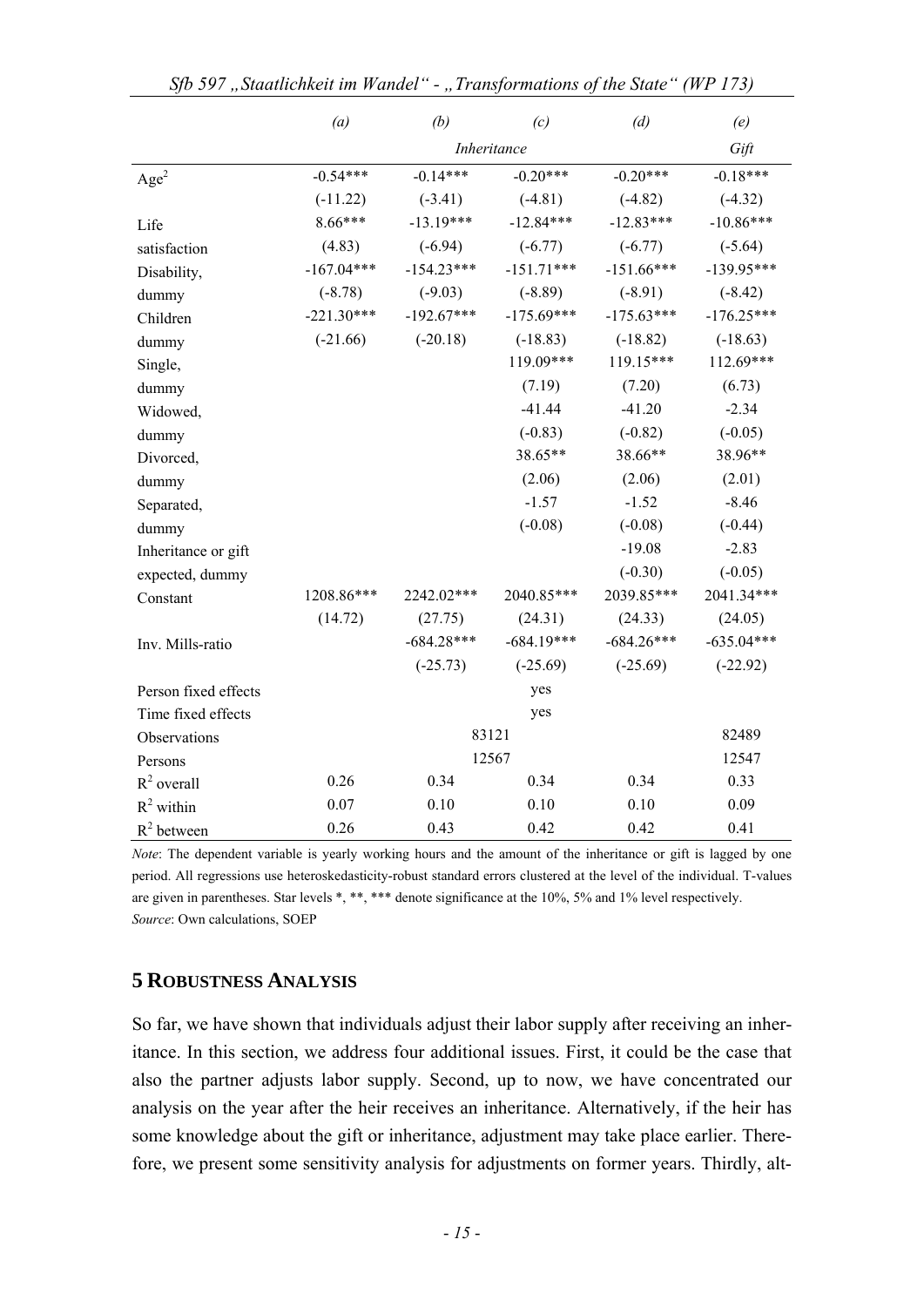hough we observe a similar reaction in the case of inter vivos transfers we propose alternative tests to address the issue of time-varying heterogeneity. We analyze labor supply effects by solely concentrating on the heirs. There are many reasons why heirs and non-heirs could differ, for example, because an inheritance involves not

|                           | (a)           | (b)           | (c)           | (d)           |
|---------------------------|---------------|---------------|---------------|---------------|
| Inheritance               | 5.035         | 6.133         | 6.015         | 6.249         |
|                           | (0.61)        | (0.82)        | (0.80)        | (0.83)        |
| Inheritance               |               |               | $-10.687$     |               |
| expected, dummy           |               |               | $(-0.20)$     |               |
| Heir's partner variables: |               |               |               |               |
| Labor income              | 274.445***    | 269.377***    | 270.175***    | 270.218***    |
|                           | (7.33)        | (7.33)        | (7.33)        | (7.33)        |
| Age                       | 42.655***     | 62.658***     | 64.313***     | 64.317***     |
|                           | (8.27)        | (12.76)       | (12.97)       | (12.97)       |
| Age <sup>2</sup>          | $-0.587***$   | $-0.858***$   | $-0.873***$   | $-0.873***$   |
|                           | $(-10.34)$    | $(-15.68)$    | $(-15.82)$    | $(-15.82)$    |
| Disability,               | $-133.600***$ | $-132.617***$ | $-132.409***$ | $-132.402***$ |
| dummy                     | $(-7.34)$     | $(-7.33)$     | $(-7.32)$     | $(-7.32)$     |
| Children                  |               | $-218.081***$ | $-214.118***$ | $-214.104***$ |
| dummy                     |               | $(-18.25)$    | $(-18.10)$    | $(-18.09)$    |
| Single,                   |               | 64.033**      | 64.056**      |               |
| dummy                     |               | (2.19)        | (2.19)        |               |
| Widowed,                  |               | 98.238        | 98.240        |               |
| dummy                     |               | (0.94)        | (0.94)        |               |
| Divorced,                 |               | $-5.963$      | $-5.949$      |               |
| dummy                     |               | $(-0.16)$     | $(-0.16)$     |               |
| Separated,                |               | 19.287        | 19.292        |               |
| dummy                     |               | (0.39)        | (0.39)        |               |
| Constant                  | 1216.744***   | 1005.006***   | 957.125***    | 956.990***    |
|                           | (10.70)       | (9.32)        | (8.77)        | (8.77)        |
| Person fixed effects      |               | yes           |               |               |
| Time fixed effects        |               | yes           |               |               |
| Observations              |               | 67654         |               |               |
| Persons                   |               | 10684         |               |               |
| $R^2$ overall             | 0.093         | 0.080         | 0.080         | 0.080         |
| $R^2$ within              | 0.029         | 0.045         | 0.045         | 0.045         |
| $R^2$ between             | 0.142         | 0.127         | 0.127         | 0.127         |

*Table 4: Reactions of the partner (only inheritances)* 

*Note*: The dependent variable is yearly working hours of the partner of the heir and the amount of the inheritance is lagged by one period. Except for the inheritance variable all other independent variables are personal characteristics of the partner. All regressions use heteroskedasticity-robust standard errors clustered at the level of the individual. Tvalues are given in parentheses. Star levels \*, \*\*, \*\*\* denote significance at the 10%, 5% and 1% level respectively. *Source*: Own calculations, SOEP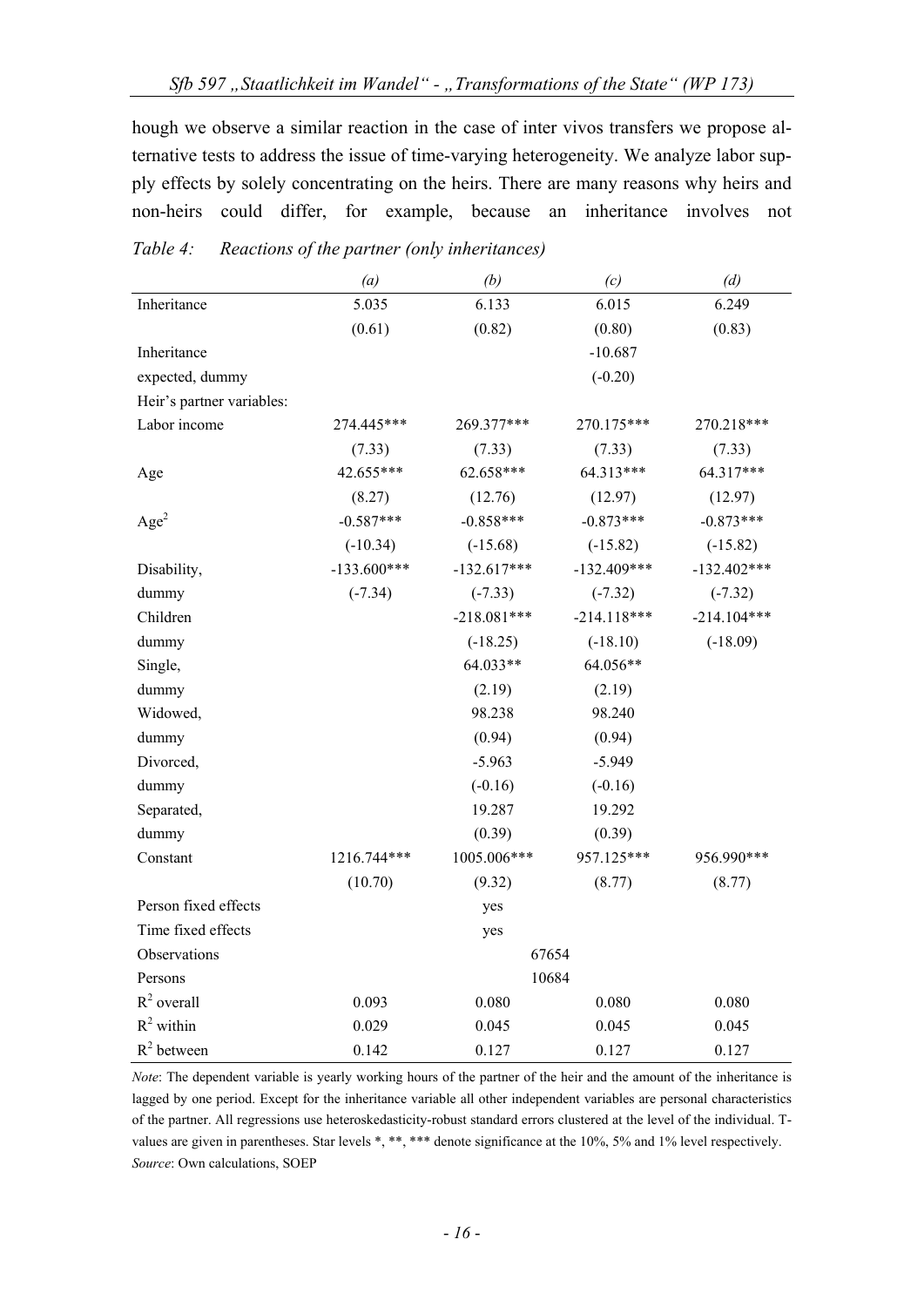only a transfer of wealth but also the death of a person to whom the heir (often) had a close relationship. In this case our counterfactual is not the non-heir anymore but the amount the heir receives. Those heirs receiving only a small inheritance should show only small labor supply effects. Thus, effectively we focus on a different control group. As a final alternative, instead of relying on yearly data, we average the periods before and after the inheritance and measure labor supply responses by an inheritance dummy. Finally, given that some assets are less liquid than others are, we expect that it is more difficult to adjust in these cases.

It seems reasonable that not only income, but also wealth might be pooled together in partnerships. Holtz-Eakin et al. (1994) provide evidence that when focusing on partnerships the probability of quitting the labor force increases from 12 to 20 percent. This result indicates that the adjustment of the partner is somewhat lower, though reasonable. Table 4 shows the results when we focus on the labor supply of the partner. Note that the control variables refer (with the exception of the inheritance amount) to the heir's partner.<sup>13</sup> As can be seen, in contrast to Holtz-Eakin et al. (1993) we cannot find any labor supply responses when focusing on the partner.

|                     | $\left(a\right)$ | (b)          | (c)          | (d)          | (e)          | $\theta$     |  |  |
|---------------------|------------------|--------------|--------------|--------------|--------------|--------------|--|--|
|                     |                  | Inheritance  |              |              |              |              |  |  |
| Inheritance $(t-5)$ | 13.384           |              |              |              |              | 16.017       |  |  |
|                     | (0.71)           |              |              |              |              | (0.84)       |  |  |
| Inheritance (t-4)   |                  | 7.360        |              |              |              | $-5.024$     |  |  |
|                     |                  | (0.45)       |              |              |              | $(-0.38)$    |  |  |
| Inheritance (t-3)   |                  |              | 7.038        |              |              | 2.804        |  |  |
|                     |                  |              | (0.48)       |              |              | (0.18)       |  |  |
| Inheritance $(t-2)$ |                  |              |              | 16.662       |              | 4.795        |  |  |
|                     |                  |              |              | (1.06)       |              | (0.24)       |  |  |
| Inheritance $(t-1)$ | $-36.080**$      | $-40.744***$ | $-42.575***$ | $-49.447***$ | $-32.705**$  | $-43.922**$  |  |  |
|                     | $(-1.98)$        | $(-2.77)$    | $(-2.83)$    | $(-2.91)$    | $(-2.08)$    | $(-2.15)$    |  |  |
| Labor income        | 139.165***       | 159.994***   | 190.112***   | 217.288***   | 246.557***   | 84.954**     |  |  |
|                     | (3.35)           | (3.41)       | (4.29)       | (5.06)       | (5.65)       | (2.23)       |  |  |
| HH asset            | $-77.509**$      | $-12.217$    | $-22.198$    | $-31.710$    | $-21.092$    | $-72.648**$  |  |  |
| income              | $(-2.17)$        | $(-0.20)$    | $(-0.33)$    | $(-0.49)$    | $(-0.48)$    | $(-1.97)$    |  |  |
| Age                 | 27.078***        | 20.031***    | 21.523***    | 17.909***    | $11.470***$  | 27.557***    |  |  |
|                     | (5.00)           | (4.11)       | (4.97)       | (4.50)       | (3.22)       | (4.72)       |  |  |
| Age <sup>2</sup>    | $-0.332***$      | $-0.290***$  | $-0.283***$  | $-0.264***$  | $-0.199***$  | $-0.351***$  |  |  |
|                     | $(-5.45)$        | $(-5.24)$    | $(-5.70)$    | $(-5.75)$    | $(-4.82)$    | $(-5.36)$    |  |  |
| Life                | $-10.636***$     | $-12.145***$ | $-13.628***$ | $-13.379***$ | $-12.834***$ | $-10.954***$ |  |  |
| satisfaction        | $(-4.25)$        | $(-5.24)$    | $(-6.33)$    | $(-6.62)$    | $(-6.77)$    | $(-4.26)$    |  |  |

*Table 5: Effect of an inheritance on labor supply: heirs vs. non-heirs, different lags* 

We also experimented with the controls of the partner, but results were similar. They are available upon request.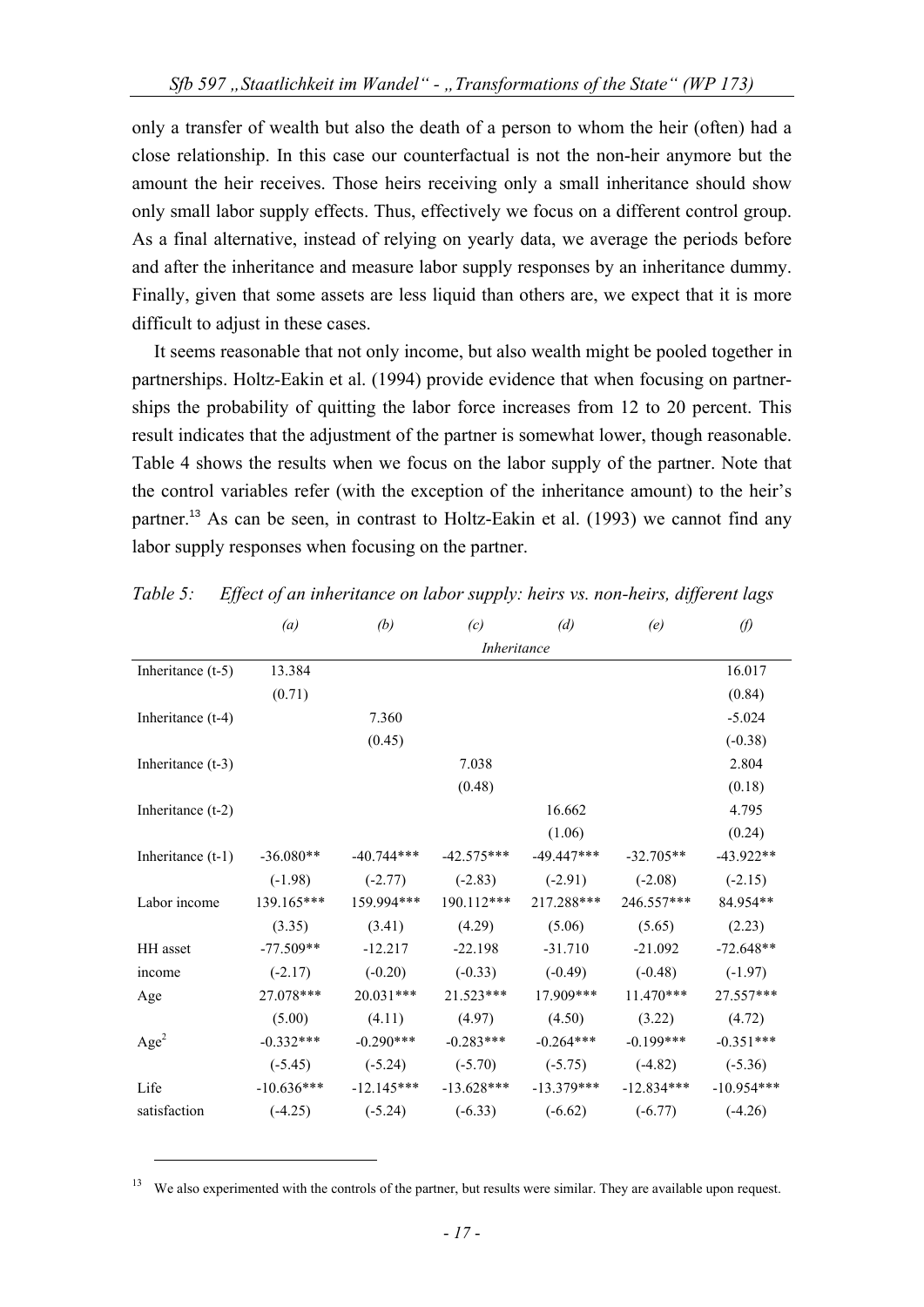|                         | (a)           | (b)           | (c)           | (d)           | (e)           | $\theta$      |  |
|-------------------------|---------------|---------------|---------------|---------------|---------------|---------------|--|
|                         |               | Inheritance   |               |               |               |               |  |
| Disability,             | $-171.537***$ | $-160.992***$ | $-157.323***$ | $-154.315***$ | $-151.658***$ | $-170.701***$ |  |
| dummy                   | $(-7.59)$     | $(-7.70)$     | $(-8.14)$     | $(-8.38)$     | $(-8.91)$     | $(-7.12)$     |  |
| Children                | $-156.440***$ | $-164.570***$ | $-172.061***$ | $-173.045***$ | $-175.631***$ | $-152.297***$ |  |
| dummy                   | $(-12.56)$    | $(-14.17)$    | $(-15.79)$    | $(-17.08)$    | $(-18.82)$    | $(-11.65)$    |  |
| Single,                 | 98.344***     | 90.867***     | 97.172***     | 115.758***    | 119.145***    | 90.191***     |  |
| dummy                   | (4.45)        | (4.40)        | (5.06)        | (6.36)        | (7.20)        | (4.01)        |  |
| Widowed,                | $-36.514$     | $-7.754$      | $-8.150$      | $-20.836$     | $-41.201$     | $-16.276$     |  |
| dummy                   | $(-0.48)$     | $(-0.11)$     | $(-0.14)$     | $(-0.38)$     | $(-0.82)$     | $(-0.20)$     |  |
| Divorced,               | 18.277        | 40.130*       | 30.396        | 39.514*       | 38.662**      | 20.686        |  |
| dummy                   | (0.81)        | (1.78)        | (1.41)        | (1.94)        | (2.06)        | (0.85)        |  |
| Separated,              | 5.028         | 7.202         | $-1.152$      | 4.571         | $-1.515$      | $-2.912$      |  |
| dummy                   | (0.20)        | (0.31)        | $(-0.05)$     | (0.21)        | $(-0.08)$     | $(-0.11)$     |  |
| Inheritance             | $-31.900$     | $-35.847$     | $-26.326$     | $-18.274$     | $-19.080$     | $-65.295$     |  |
| expected,<br>dummy      | $(-0.37)$     | $(-0.47)$     | $(-0.37)$     | $(-0.27)$     | $(-0.30)$     | $(-0.69)$     |  |
| Constant                | 1680.847***   | 1901.243***   | 1804.991***   | 1918.515***   | 2039.847***   | 1729.564***   |  |
|                         | (13.42)       | (16.73)       | (17.86)       | (20.60)       | (24.33)       | (12.84)       |  |
| Inv. Mills-ratio        | $-750.279***$ | $-741.109***$ | $-748.649***$ | $-719.507***$ | $-684.261***$ | $-728.701***$ |  |
|                         | $(-23.42)$    | $(-23.42)$    | $(-25.19)$    | $(-25.61)$    | $(-25.69)$    | $(-20.45)$    |  |
| Person fixed<br>effects |               |               | yes           |               |               |               |  |
| Time fixed<br>effects   |               |               | yes           |               |               |               |  |
| Observations            | 43821         | 51114         | 59456         | 69021         | 83121         | 40073         |  |
| Persons                 | 7591          | 8408          | 9368          | 10410         | 12567         | 6812          |  |
| $R^2$ overall           | 0.360         | 0.349         | 0.359         | 0.345         | 0.337         | 0.339         |  |
| $R^2$ within            | 0.106         | 0.106         | 0.106         | 0.103         | 0.102         | 0.097         |  |
| $R^2$ between           | 0.438         | 0.430         | 0.454         | 0.433         | 0.416         | 0.431         |  |

*Sfb 597* "*Staatlichkeit im Wandel" - "Transformations of the State" (WP 173)* 

*Note*: The dependent variable is yearly working hours and the amount of the inheritance is lagged by one period. All regressions use heteroskedasticity-robust standard errors clustered at the level of the individual. T-values are given in parentheses. Star levels \*, \*\*, \*\*\* denote significance at the 10%, 5% and 1% level respectively. *Source*: Own calculations, SOEP

Table 5 presents the same regressions as in table 3 where we additionally include lags from t-5 up to t-2. For example t-5 measures whether we observe an adjustment five years before up to two years before the inheritance. Thus, these additional regressors give some advice whether the heir adjusts prior to the inheritance. As can be seen none of these coefficients measuring prior adjustments is statistically significant. Therefore, there is little evidence that heirs reduce working hours prior to the inheritance because they are well-informed. Accordingly, the main response takes place one year after the heir receives the inheritance.<sup>14</sup> This permanent response is similar to those shown in

<sup>&</sup>lt;sup>14</sup> Thus, labor supply responses take immediately place after the inheritance. This result is somewhat in contrast to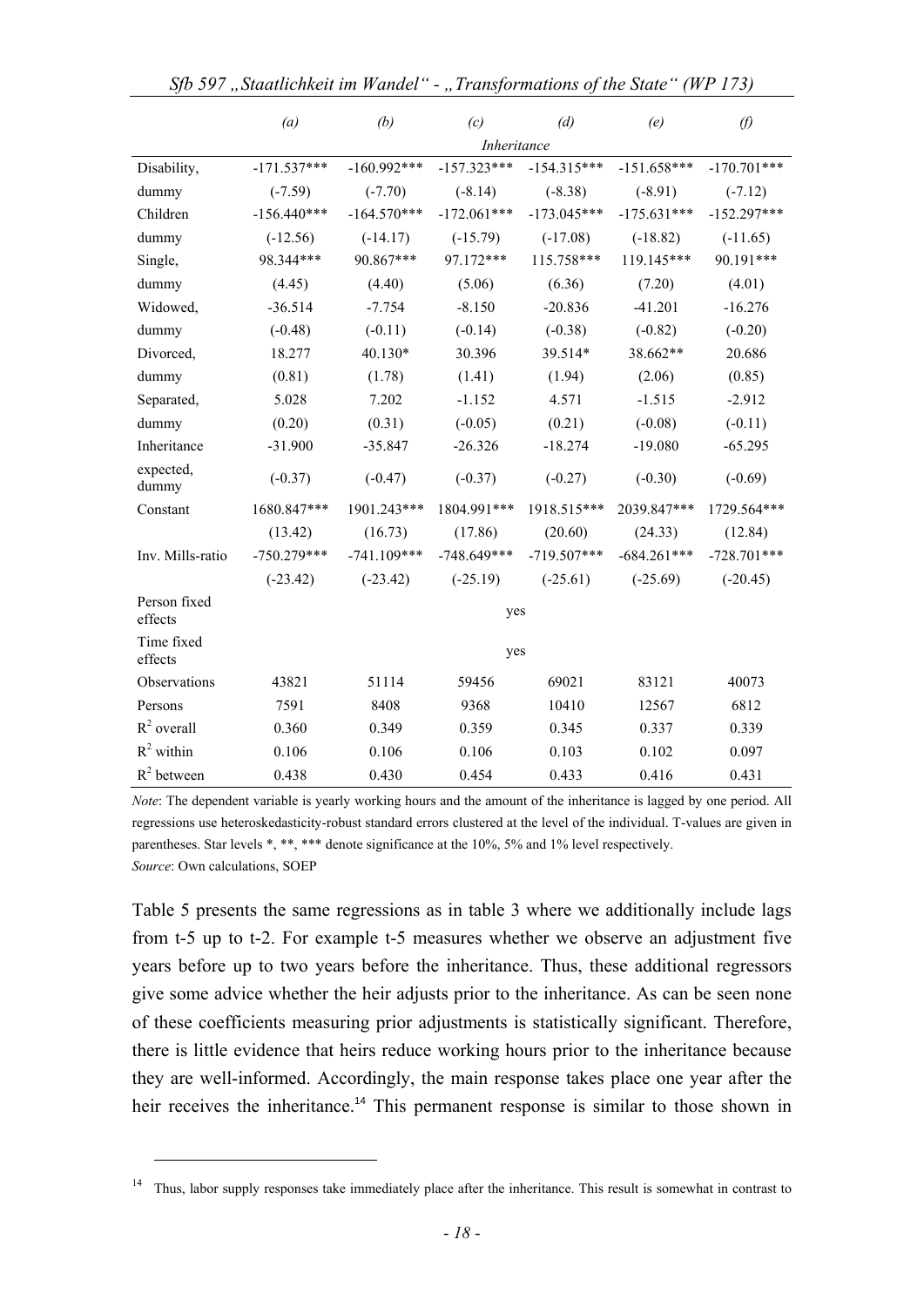table 3. Heirs receiving an inheritance of one Mio Euro permanently decrease their working hours by roughly 300 hours.

Up to now, we have compared heirs with non-heirs. In order to reduce heterogeneity across time we average the yearly variation in our dataset. We focus on three-year averages before and after the inheritance. Moreover, we focus now solely on heirs (or solely on persons receiving a gift). Table 6 provides a descriptive overview before and after the treatment. Those who inherited wealth reduced their labor supply by more than 200 hours, whereas the reactions for inter vivo transfers are smaller. While these results are smaller compared to those when using non-heirs as a control group, they nonetheless suggest that negative incentives to work are present after a person receives large transfers<sup>15</sup>

*Table 6: Average working time three years before and after receiving an inheritance/gift, descriptive statistics* 

|                           | <i>Inheritance</i> |        | Gift    |        |
|---------------------------|--------------------|--------|---------|--------|
| 3-year average            | pre                | post   | pre     | post   |
| Number of persons         | 186                |        | 147     |        |
| Amount                    | 125,690            |        | 122,925 |        |
| Working hours             | 1829               | 1611   | 1781    | 1671   |
| Gross yearly labor income | 35,959             | 33,784 | 35,478  | 37,095 |
| Life satisfaction         | 7.42               | 7.30   | 7.46    | 7.29   |

Source: Own calculations, SOEP

1

Finally, from a policy perspective it is important to know whether labor supply effects depend on the type of inheritance. For example, the German reform of the inheritance tax in 2009 exempts the value of housing from the parents towards the children (as well between spouses).<sup>16</sup> In addition, in many countries business assets are taxed more lightly than private property. Although there may be many pros and cons against preferential tax treatments of specific asset types, an important justification of preferential tax treatment would be that heirs do not adjust (or adjust to a lower extent) in case of illiquid assets.

Testing this argument requires that we differentiate between liquid and illiquid inheritances.<sup>17</sup> Liquid assets contain cash transfers and assets which can be sold at the stock

those of Elinder et al. (2010) who show that the full adjustment takes places after three years.

Results remain stable in a multivariate analysis. They are available upon request.

<sup>&</sup>lt;sup>16</sup> However, exemption is only granted if the child (or the husband) does not rent or sell the house to third persons within a time span of 10 years.

 $17$  An alternative, with less demanding restrictions on the equality of the control variables is to split the sample into illiquid and liquid inheritances. We have also experimented with a sample split and derived nearly identical re-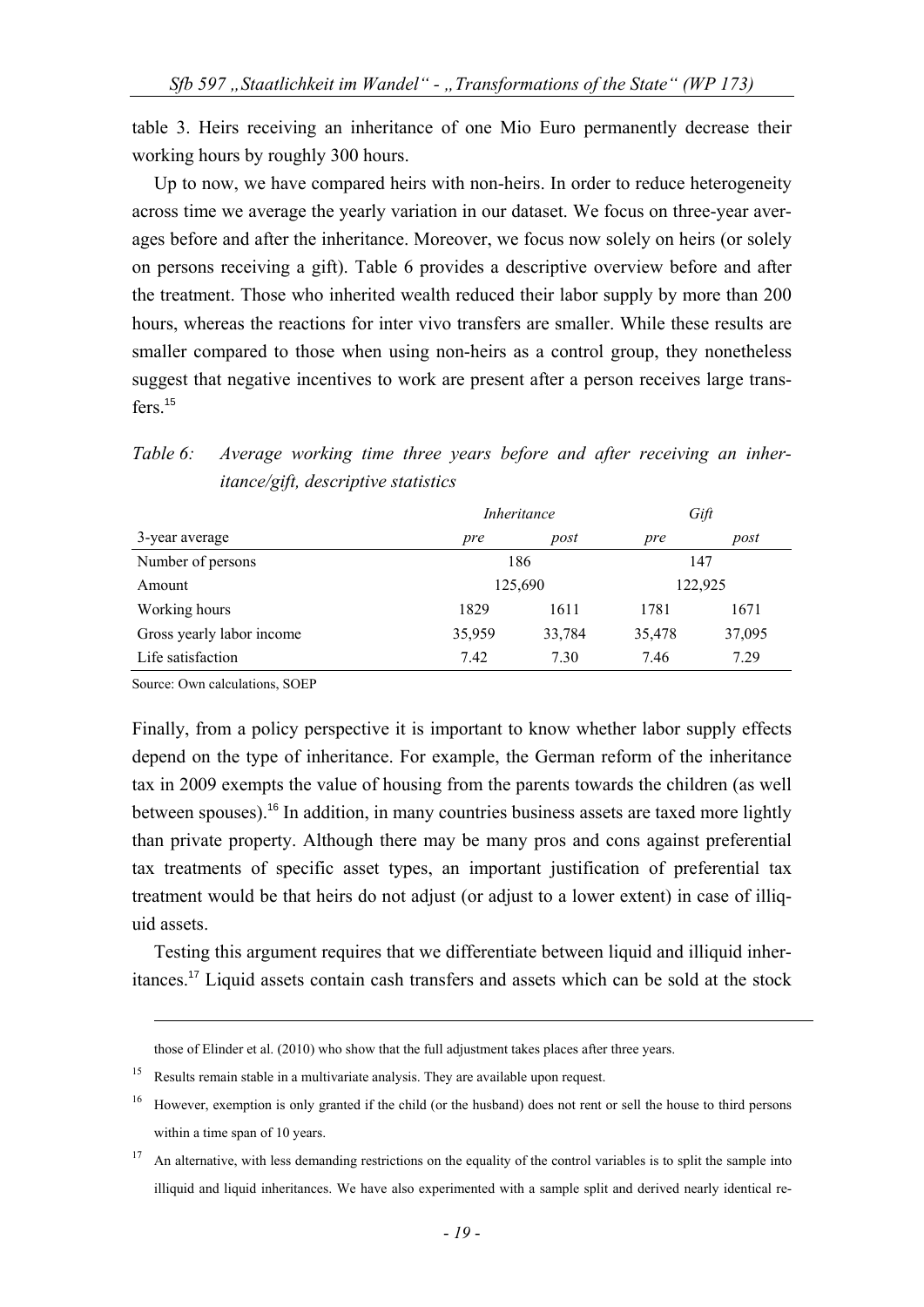market, whereas illiquid assets are business assets, the value of housing and other types of inheritances (for example paintings). 56 percent of the bequests involved a transfer of liquid assets, 29 percent illiquid assets, and in 15 percent of the cases, both types of assets were transferred (see table 1). Receiving solely illiquid assets serves as our reference group.

Table 7 shows the results. According to the estimates the labor supply response increases markedly when the heir gets liquid assets compared to the case where the beneficiary receives only illiquid assets. However, in the case where the heir receives both types of assets the responses are strongest. The latter result corresponds with the descriptive impression indicating that larger amounts of wealth are transferred if the heir receives both types of assets. However, when including additionally non-heirs to our sample our regression results do not remain stable.<sup>18</sup>

|                               | (a)           | (b)           | (c)           | (d)           | (e)           | $\varnothing$ | (g)           |
|-------------------------------|---------------|---------------|---------------|---------------|---------------|---------------|---------------|
|                               |               | Inheritance   |               |               |               | Gift          |               |
| Liquid inheri-<br>tance/gift, | $-106.126***$ | $-54.525***$  | $-56.630***$  | $-61.971***$  | $-76.550***$  | $-76.550***$  | 20.263        |
| dummy                         | $(-4.99)$     | $(-2.62)$     | $(-2.74)$     | $(-3.02)$     | $(-3.74)$     | $(-3.74)$     | (0.93)        |
| Liquid and<br>illiquid,       | $-290.557***$ | $-198.250***$ | $-223.713***$ | $-211.913***$ | $-226.145***$ | $-226.145***$ | $-149.750***$ |
| dummy                         | $(-9.26)$     | $(-6.49)$     | $(-7.34)$     | $(-7.00)$     | $(-7.46)$     | $(-7.45)$     | $(-2.66)$     |
| Labor income                  | 2518.474***   | 1005.909***   | 964.939***    | 954.480***    | 991.925***    | 991.925***    | 208.847***    |
|                               | (62.85)       | (14.92)       | (14.38)       | (14.26)       | (14.91)       | (14.90)       | (4.00)        |
| HH asset                      | $-206.837***$ | $-67.293$     | $-69.672$     | $-84.298*$    | $-54.351$     | $-54.351$     | $-171.373**$  |
| income                        | $(-4.31)$     | $(-1.42)$     | $(-1.48)$     | $(-1.81)$     | $(-1.15)$     | $(-1.13)$     | $(-2.51)$     |
| Age                           | 92.889***     | 51.616***     | 44.844***     | 69.688***     | 79.250***     | 79.250***     | 87.198***     |
|                               | (10.74)       | (5.69)        | (4.97)        | (7.48)        | (8.40)        | (8.38)        | (7.46)        |
| Age <sup>2</sup>              | $-0.944***$   | $-0.439***$   | $-0.359***$   | $-0.663***$   | $-0.741***$   | $-0.741***$   | $-0.821***$   |
|                               | $(-10.24)$    | $(-4.40)$     | $(-3.61)$     | $(-6.37)$     | $(-7.08)$     | $(-7.07)$     | $(-6.12)$     |
| Life                          | $13.651**$    | $-21.350***$  | $-22.009***$  | $-18.325***$  | $-14.741**$   | $-14.741**$   | $-22.753***$  |
| satisfaction                  | (2.15)        | $(-3.31)$     | $(-3.44)$     | $(-2.88)$     | $(-2.31)$     | $(-2.30)$     | $(-3.33)$     |
| Disability,                   |               |               | $-347.235***$ | $-345.029***$ | $-346.627***$ | $-346.627***$ | $-281.676***$ |
| dummy                         |               |               | $(-10.56)$    | $(-10.57)$    | $(-10.60)$    | $(-10.59)$    | $(-5.88)$     |
| Children                      |               |               |               | $-218.547***$ | $-188.932***$ | $-188.932***$ | $-224.081***$ |
| dummy                         |               |               |               | $(-9.96)$     | $(-7.98)$     | $(-7.97)$     | $(-8.25)$     |
| Single,                       |               |               |               |               | 249.904***    | 249.904***    | $-86.813**$   |
| dummy                         |               |               |               |               | (7.89)        | (7.83)        | $(-2.13)$     |
| Widowed,                      |               |               |               |               | $-589.634***$ | $-589.634***$ | 237.014**     |
| dummy                         |               |               |               |               | $(-11.77)$    | $(-11.76)$    | (2.32)        |
| Divorced,                     |               |               |               |               | 218.565***    | 218.565***    | 21.464        |
| dummy                         |               |               |               |               | (4.58)        | (4.57)        | (0.58)        |
|                               |               |               |               |               |               |               |               |

#### *Table 7: Liquid and illiquid inheritances (heirs/donee only)*

sults. They are available upon request.

<sup>18</sup> Results are available upon request.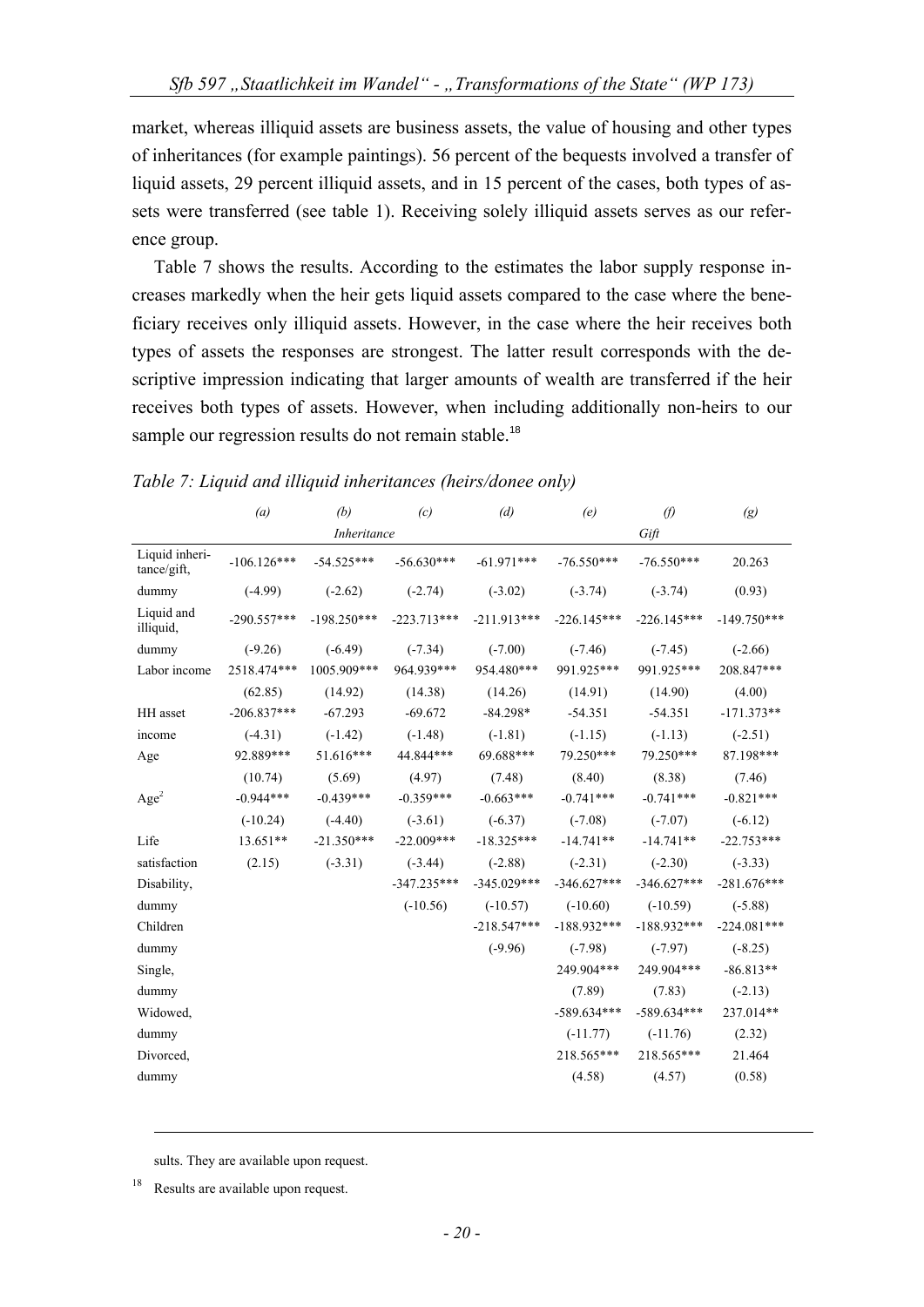|                         | (a)                                                                                       | (b)           | (c)           | (d)           | (e)           | $\varnothing$ | $\left(g\right)$ |  |
|-------------------------|-------------------------------------------------------------------------------------------|---------------|---------------|---------------|---------------|---------------|------------------|--|
|                         |                                                                                           | Inheritance   |               |               | Gift          |               |                  |  |
| Separated,              |                                                                                           |               |               |               | 214.806***    | 214.806***    | 59.654           |  |
| dummy                   |                                                                                           |               |               |               | (3.56)        | (3.56)        | (0.87)           |  |
| Inheritance<br>or gift  |                                                                                           |               |               |               |               | $-0.000$      | $-0.000$         |  |
| expected,<br>dummy      |                                                                                           |               |               |               |               | $(-0.00)$     | $(-0.00)$        |  |
| Constant                | 1451.137***                                                                               | 235.880       | 423.379       | 8.574         | $-357.892$    | $-357.892$    | $-41.439$        |  |
|                         | $(-5.62)$                                                                                 | (0.88)        | (1.58)        | (0.03)        | $(-1.31)$     | $(-1.30)$     | $(-0.13)$        |  |
| Inv. Mills-<br>ratio    |                                                                                           | $-771.361***$ | $-761.893***$ | $-720.398***$ | $-686.713***$ | $-686.713***$ | $-896.693***$    |  |
|                         |                                                                                           | $(-19.92)$    | $(-19.79)$    | $(-18.65)$    | $(-17.81)$    | $(-17.81)$    | $(-21.48)$       |  |
| eta                     | $1.000***$                                                                                | $1.000***$    | $1.000***$    | $1.000***$    | $1.000***$    | $1.000***$    | $1.000***$       |  |
|                         | (46.60)                                                                                   | (41.08)       | (41.40)       | (41.72)       | (42.11)       | (42.07)       | (40.72)          |  |
| Person fixed<br>effects |                                                                                           |               |               | yes           |               |               |                  |  |
| Time fixed<br>effects   |                                                                                           |               |               | yes           |               |               |                  |  |
| Observations            |                                                                                           |               | 2377          |               |               |               | 1840             |  |
| $R^2$                   | 0.817                                                                                     | 0.827         | 0.830         | 0.832         | 0.835         | 0.835         | 0.841            |  |
|                         | Wald test of equality of coefficients<br>(first row: F-statistic and second row: p-value) |               |               |               |               |               |                  |  |
| $Liquid =$              | 39.79                                                                                     | 25.57         | 34.82         | 28.40         | 28.37         | 28.09         | 9.77             |  |
| liquid and<br>illiquid  | 0.00                                                                                      | 0.00          | 0.00          | 0.00          | 0.00          | 0.00          | 0.00             |  |

*Note*: The dependent variable is yearly working hours, the amount of the inheritance is lagged by one period and the sample is restricted to heirs only. Panel fixed effects with vector decomposition. T-values are given in parentheses. Star levels \*, \*\*, \*\*\* denote significance at the 10%, 5% and 1% level respectively. *Source*: Own calculations, SOEP

## **6 CONCLUSION**

Utilizing panel data for Germany during the time span from 1984 to 2008, we have focused on labor supply adjustments after receiving an inheritance. How do our results relate to existing studies? First, we find negative labor supply effects after individuals receive an inheritance, reaching its maximum shortly after receiving the inheritance. Using different approaches to estimate income effects our results indicate that a one mio Euro inheritance is accompanied with a reduction between 150 and 300 hours of work. This result is in line with previous research. Second, when analyzing the behavior of the partner we do not find an adjustment. This contradicts the finding of Holtz-Eakin et al. (1993), because these authors show that also the partner, though more modestly, adjusts working behavior.

From an economic policy perspective our results might provide useful insights. First, – equity considerations could lead to the justification of inheritance tax, because – in line with previous research – our results indicate that wealth is inherited less often among poorer households. Secondly, negative labor supply effects provide – besides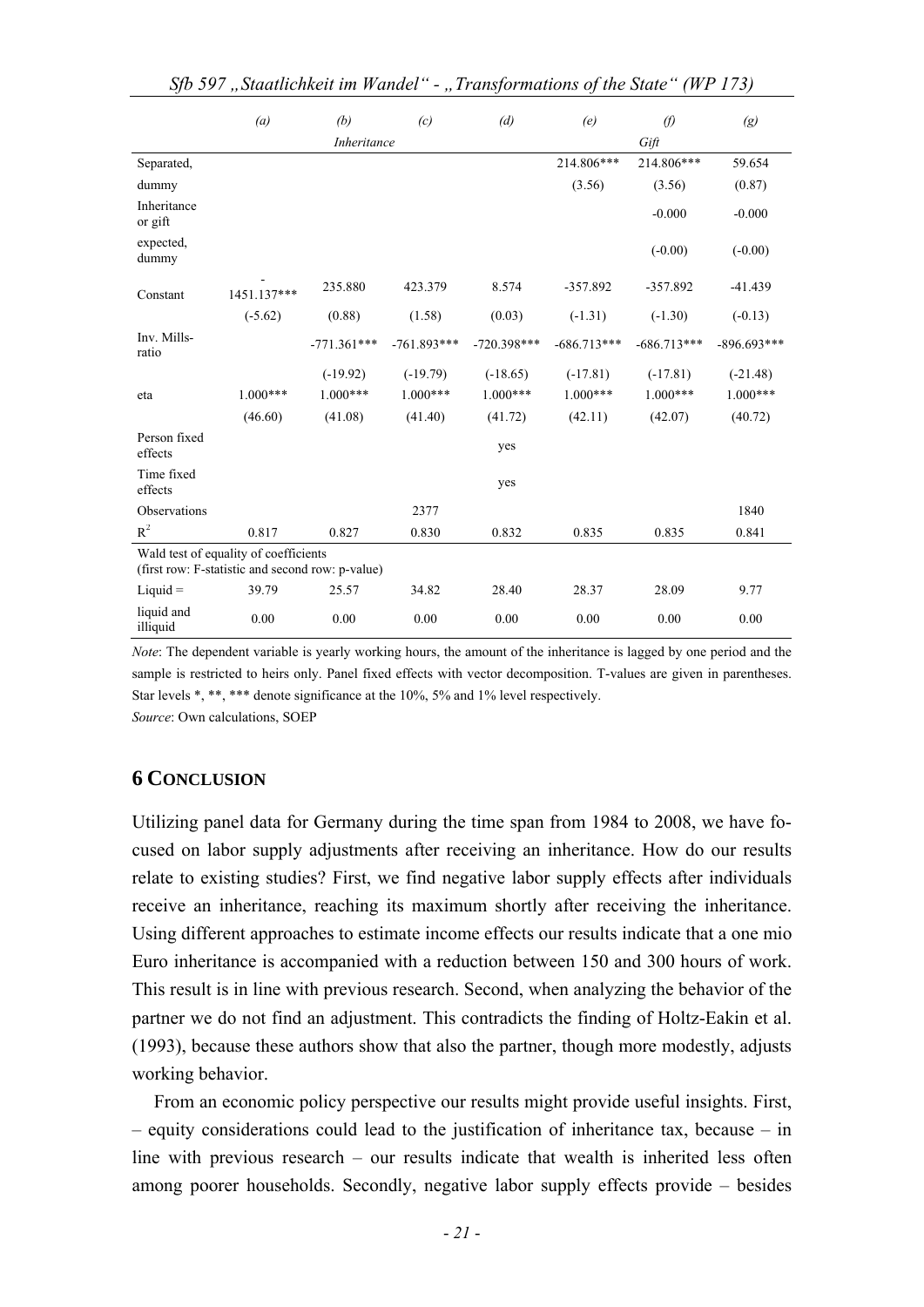equity considerations – even from an allocative point of view a justification for an inheritance tax. Thirdly, more favorable taxation of business assets and housing might be justified to some degree, because the adjustment of people receiving those assets is smaller compared to those receiving only liquid assets.

We stress three points, which we think are important and we have to leave to future research. First, we were not able to derive robust results when analyzing liquid and illiquid inheritances. Given this conflicting evidence, further research is needed in order to derive clear-cut answers with respect to our third hypothesis. Moreover, because liquidity constraints as well as psychological barriers could account for different responses it seems worth to differentiate between these competing hypotheses in future research. Second, the empirical literature, which looks on wealth in general (Fairlie and Krashinsky, 2012; Lindh and Ohlsson, 1996) and more specifically on inheritances (Blanchflower and Oswald, 1998; Schäfer et al., 2011) on entrepreneurial activity, concludes that those with higher wealth or more specifically higher inheritances establish more often new firms. Therefore, for a comprehensive evaluation of the inheritance tax one has to identify whether entrepreneurial activity after an inheritance is a) in the long run successful and b) is based on specific types of assets. While there is a small amount of empirical literature available with respect to a) (Holtz-Eakin et al. 1994; Schäfer and Talavera, 2006), we are not aware of studies analyzing b). In order to test these hypotheses one has to link those studies analyzing entrepreneurship after inheritance with disaggregated data on the type of inheritance.

Finally, although quitting the labor force is only a feasible strategy for a small fraction of lucky ones, these cases will gain increasing importance since more and more wealth will be inherited in Germany (and other OECD countries) in the next decade. While we have shown that heirs adjust their labor supply after receiving an inheritance it is an open question what they do in their spare time. Of course enjoying the freedom of a sweet life, will be a tempting option for some, but it could be the case that at least some heirs "payback", either through donations and / or through voluntary work in nonprofit organizations. Because the normative implications of an inheritance tax hinge to some extent on these options, it would be interesting to analyze the behavior of heirs beyond labor supply effects, an exercise, which we leave for future research.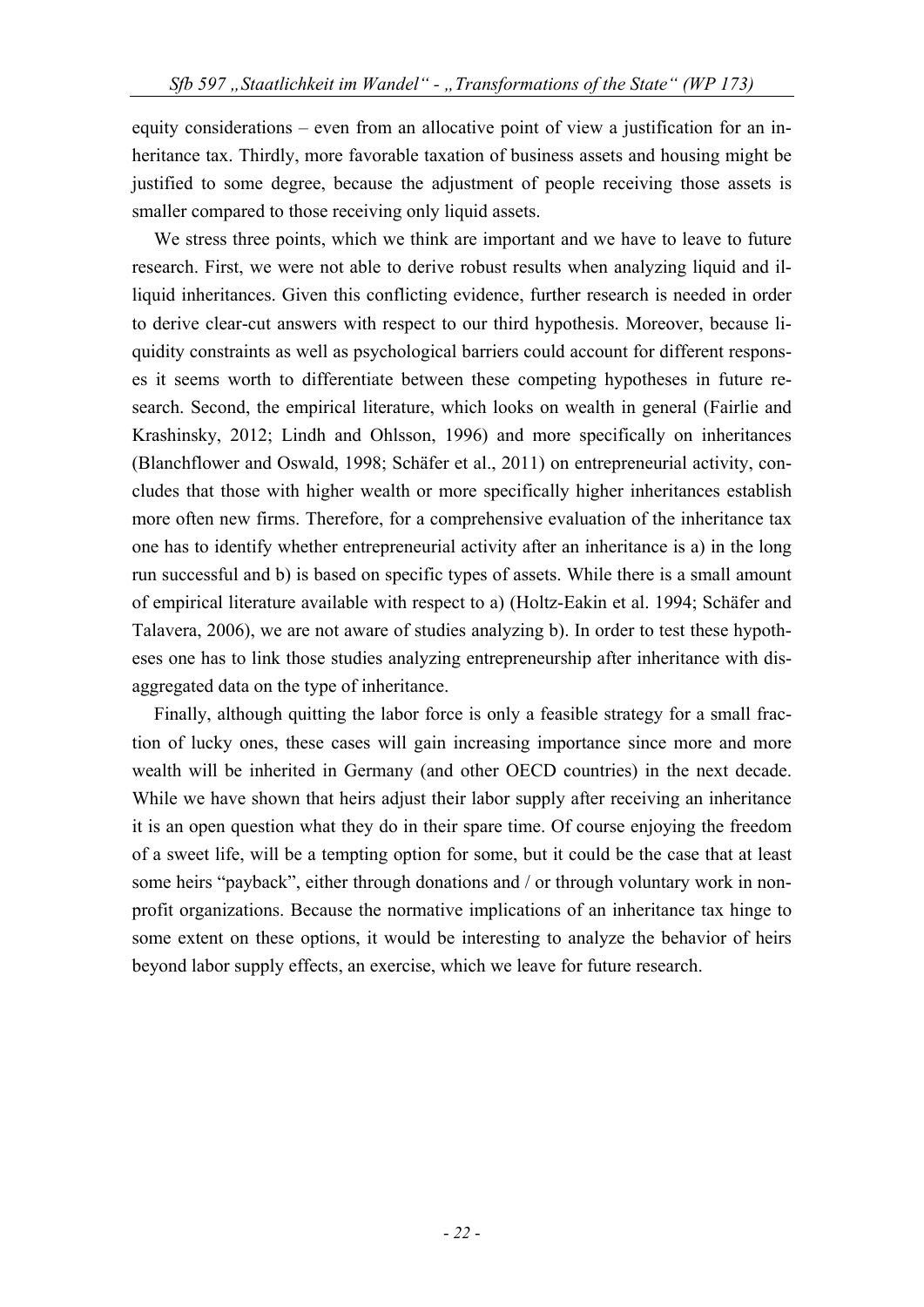#### **REFERENCES**

- Alesina, A., Glaeser, E., Sacerdote, B., 2005. Work and leisure in the U.S. and Europe: why so different? NBER Macroeconomics Annual, 1–64.
- Ashenfelter, O. C., February 1978. Estimating the effect of training programs on earnings. The Review of Economics and Statistics 60 (1), 47–57. URL http://ideas.repec.org/a/tpr/restat/v60y1978i1p47- 57.html
- Beckert, J., 2008. Why is the estate tax so controversial? Society 45 (6), 521–528.
- Beckert, J., 2010. Are we still modern? inheritance law and the broken promise of the enlightenment. MPIfG Working Paper 10/7, Max Planck Institute for the Study of Societies, Cologne.
- Bennedsen, M., Nielsen, K. M., Pérez-González, F., Wolfenzon, D., 05 2007. Inside the family firm: the role of families in succession decisions and performance. The Quarterly Journal of Economics 122 (2), 647–691. URL http://ideas.repec.org/a/tpr/qjecon/v122y2007i2p647-691.html
- Bernheim, B. D., Shleifer, A., Summers, L. H., December 1985. The strategic bequest motive. Journal of Political Economy 93 (6), 1045–76. URL http://ideas.repec.org/a/ucp/jpolec/v93y1985i6p1045-76.html
- Blanchflower, D. G., Oswald, A. J., 1998. What makes an entrepreneur? Journal of Labor Economics 16 (1), 26–60. URL http://www.journals.uchicago.edu/doi/abs/10.1086/209881
- Blundell, R., Macurdy, T., 1999. Labor supply: a review of alternative approaches. In: Ashenfelter, O., Card, D. (Eds.), Handbook of Labor Economics, 1st Edition. Vol. 3, Part A. Elsevier, Ch. 27, pp. 1559–1695. URL http://econpapers.repec.org/RePEc:eee:labchp:3-27
- Brown, J. R., Coile, C. C., Weisbenner, S. J., 08 2010. The effect of inheritance receipt on retirement. The Review of Economics and Statistics 92 (2), 425–434. URL http://ideas.repec.org/a/tpr/restat/ v92y2010i2p425-434.html
- Carnegie, A., 1995. The gospel of wealth. In: Kammern, M. (Ed.), Contested values. New York St. Martin's Press.
- Cremer, H., Kessler, D., Pestieau, P., January 1992. Intergenerational transfers within the family. European Economic Review 36 (1), 1–16. URL http://ideas.repec.org/a/eee/eecrev/v36y1992i1p1-16.html
- Elinder, M., Erixson, O., Ohlsson, H., Apr. 2010. The effect of inheritance receipt on labor and capital income: Evidence from swedish panel data. Working Paper Series, Center for Fiscal Studies 2010:3, Uppsala University, Department of Economics. URL http://ideas.repec.org/p/hhs/uufswp/ 2010\_003.html
- Elinder, M., Erixson, O., Ohlsson, H., Mar. 2011. Carnegie visits nobel: Do inheritances affect labor and capital income? Working Paper Series 2011:5, Uppsala University, Department of Economics. URL http://ideas.repec.org/p/hhs/uunewp/2011\_005.html
- Fairlie, R. W., Krashinsky, H. A., 2012. Liquidity constraints, household wealth, and entrepreneurship revisited. Review of Income and Wealth, 58(2), 279-306. .
- Haisken-De New, J. P., Frick, J. R., 2005. Desktop companion to the German Socio-Economic Panel Study (GSOEP), version 8.0 – update to wave 21. Tech. rep., DIW Berlin.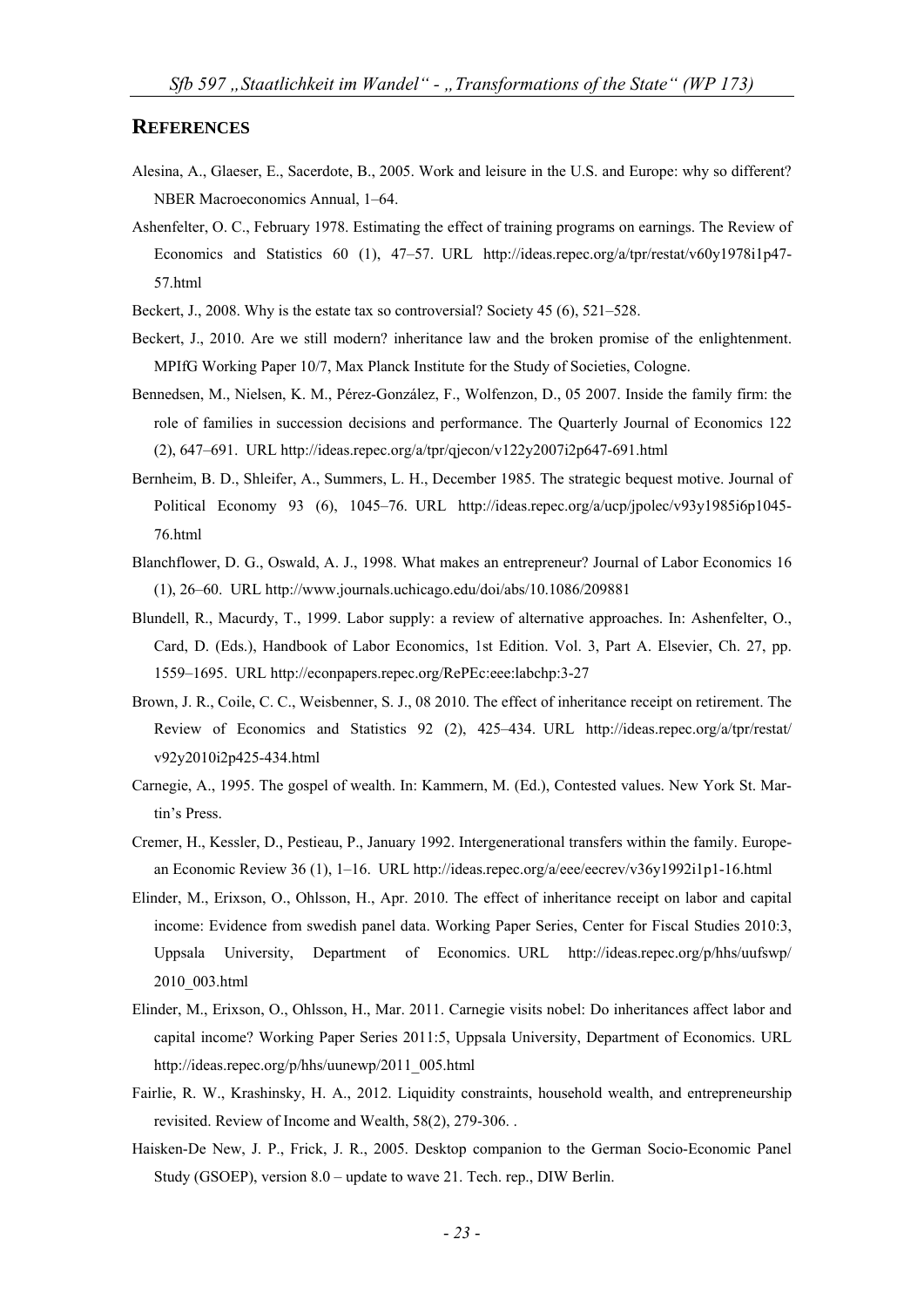- Holtz-Eakin, D., Joulfaian, D., Rosen, H. S., May 1993. The carnegie conjecture: some empirical evidence. The Quarterly Journal of Economics 108 (2), 413–35. URL http://ideas.repec.org/a/tpr/qjecon/ v108y1993i2p413-35.html
- Holtz-Eakin, D., Joulfain, D., Rosen, H. S., 1994. Sticking it out: entrepreneurial survival and liquidity constraints. Journal of Political Economy 102 (1), 53–75.
- Imbens, G. W., Rubin, D. B., Sacerdote, B. I., September 2001. Estimating the effect of unearned income on labor earnings, savings, and consumption: evidence from a survey of lottery players. American Economic Review 91 (4), 778–794. URL http://ideas.repec.org/a/aea/aecrev/v91y2001i4p778- 794.html
- Joulfaian, D., Oct. 2006. Inheritance and saving. NBER Working Papers 12569, National Bureau of Economic Research, Inc. URL http://ideas.repec.org/p/nbr/nberwo/12569.html
- Joulfaian, D., Wilhelm, M. O., 1994. Inheritance and labor supply. The Journal of Human Resources 29 (4), 1205–1234.
- Kaplan, H. R., 1987. Lottery winners: the myth and reality. Journal of Gambling Studies 3 (3), 168– 178.
- Kohli, M., Künemund, H., Schäfer, A., Schupp, J., Vogel, C., 2006. Erbschaften und ihr Einfluss auf die Vermögensverteilung. Vierteljahrshefte zur Wirtschaftsforschung / Quarterly Journal of Economic Research 75 (1), 58–76. URL http://ideas.repec.org/a/diw/diwvjh/75-1-5.html
- Kopczuk, W. (2012) Taxation of intergenerational transfers and wealth: Forthcoming in: Handbook of Public Economics Vol. 5.
- Lindh, T., Ohlsson, H., November 1996. Self-employment and windfall gains: Evidence from the swedish lottery. Economic Journal 106 (439), 1515–26. URL http://ideas.repec.org/a/ecj/econjl/ v106y1996i439p1515-26.html
- Lowenstein, Roger. (1995). Buffett: The making of an American capitalist. New York: Random House.
- Murray, M. P., 2006. Avoiding invalid instruments and coping with weak instruments. Journal of Economic Perspectives 20 (4), 111–132.
- Pandeacute, F., December 2006. Inherited control and firm performance. American Economic Review 96 (5), 1559–1588. URL http://ideas.repec.org/a/aea/aecrev/v96y2006i5p1559-1588.html
- Plümper, T., Troeger, V. E., 2007. Efficient estimation of time-invariant and rarely changing variables in finite sample panel analyses with unit fixed effects. Political Analysis 15 (2), 124–139.
- Schäfer, D., Talavera, O., 2006. Small-scale business survival and inheritance: evidence from Germany. Discussion Papers of DIW Berlin 636, DIW Berlin, German Institute for Economic Research.
- Schäfer, D., Talavera, O., Weir, C., September 2011. Entrepreneurship, windfall gains and financial constraints: Evidence from Germany. Economic Modelling 28 (5), 2174–2180.
- Stark, O., August 1998. Equal bequests and parental altruism: compatibility or orthogonality? Economics Letters 60 (2), 167–171. URL http://ideas.repec.org/a/eee/ecolet/v60y1998i2p167-171.html
- Szydlik, M., 2004. Inheritance and inequality: Theoretical reasoning and empirical evidence. European Sociological Review 20 (1), 31–45.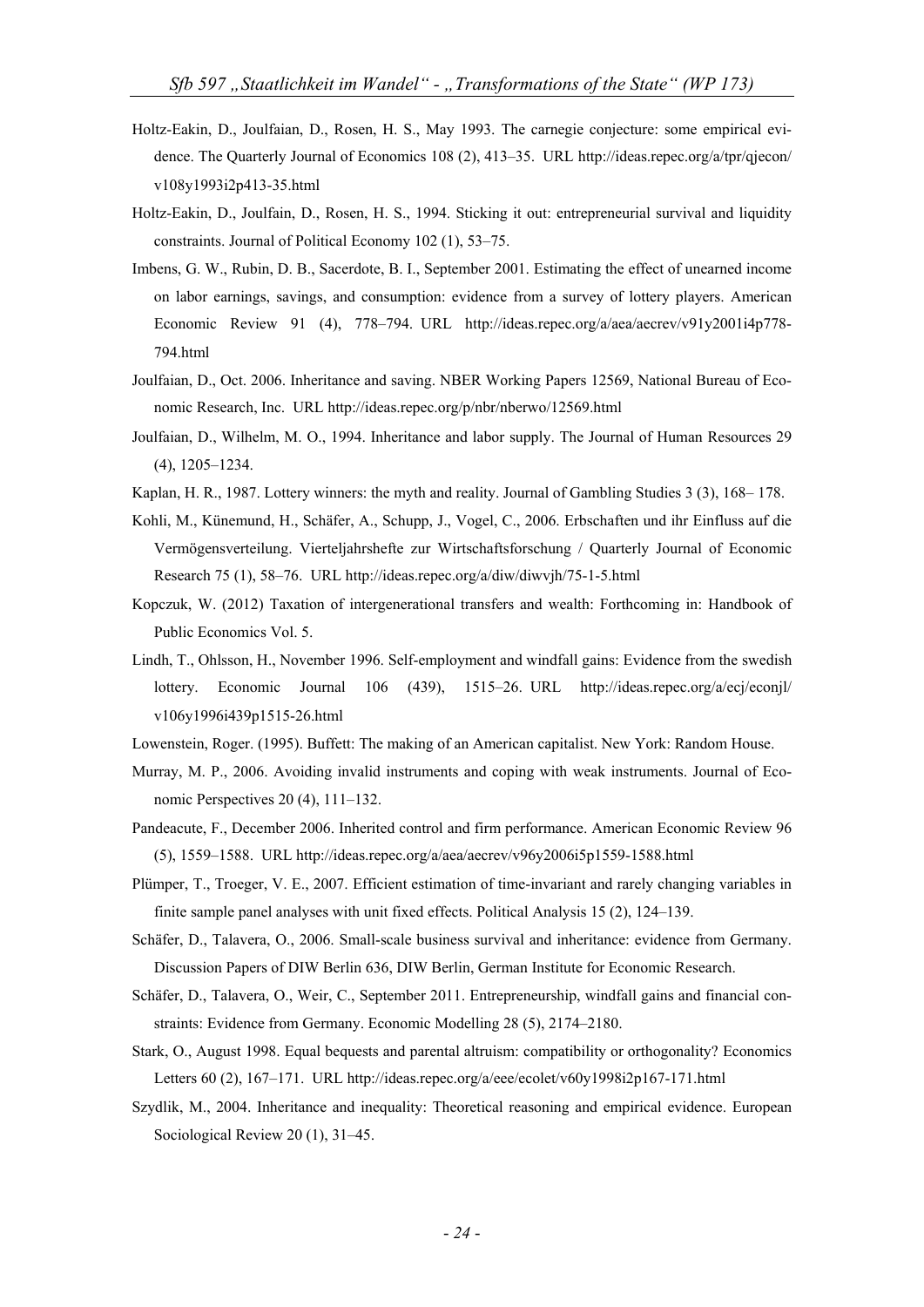- Villalonga, B., Amit, R., May 2006. How do family ownership, control and management affect firm value? Journal of Financial Economics 80 (2), 385–417. URL http://ideas.repec.org/a/eee/jfinec/ v80y2006i2p385-417.html
- Wagner, G. G., Frick, J. R., Schupp, J., 2007. The German Socio-Economic Panel Study (GSOEP) evolution, scope and enhancements. Schmollers Jahrbuch 127, 139–169.
- Wilhelm, M. O., September 1996. Bequest behavior and the effect of heirs' earnings: testing the altruistic model of bequests. American Economic Review 86 (4), 874–92. URL http://ideas.repec.org/a/aea/ aecrev/v86y1996i4p874-92.html